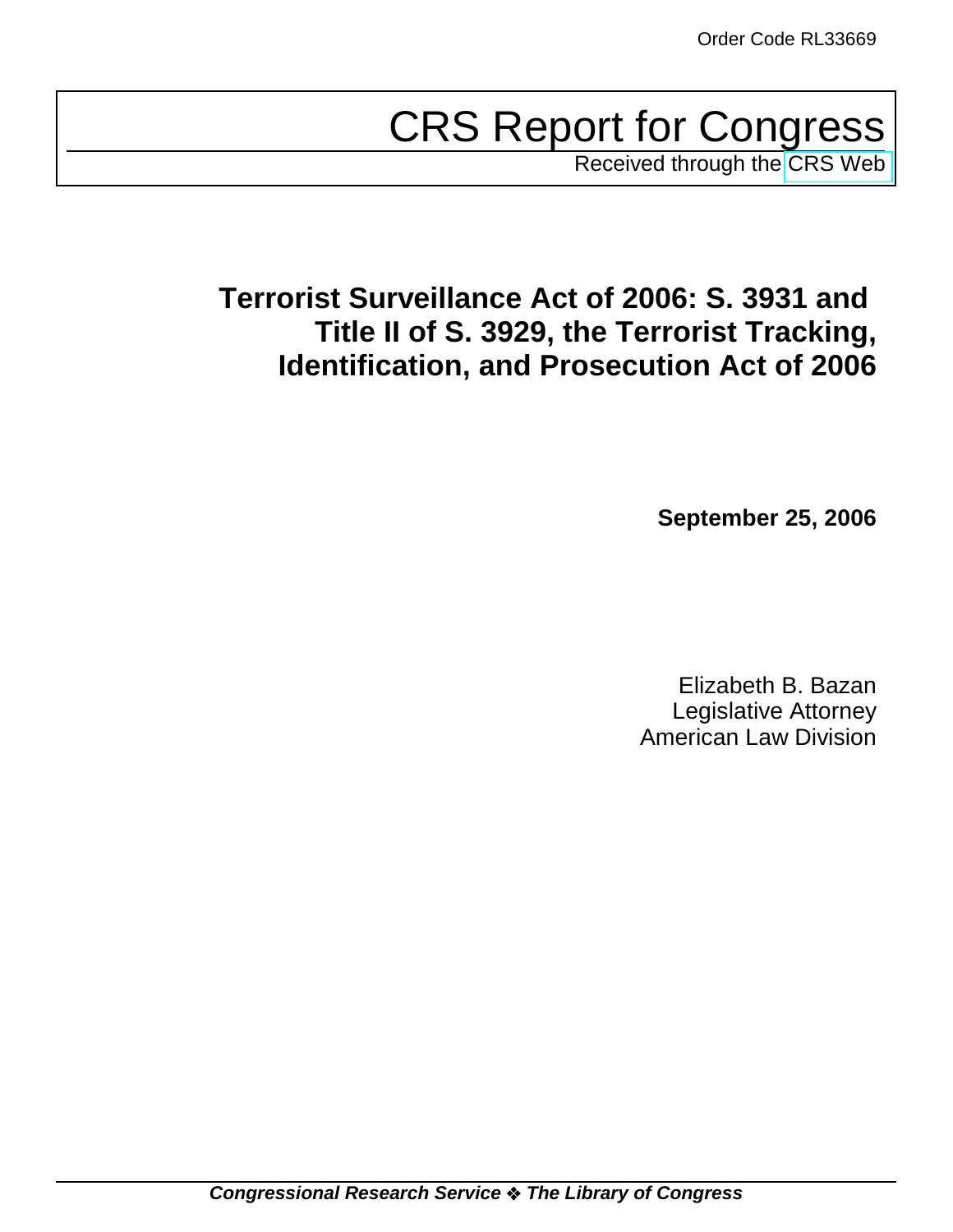# Terrorist Surveillance Act of 2006: S. 3931 and Title II of S. 3929, the Terrorist Tracking, Identification, and Prosecution Act of 2006

## **Summary**

On Friday, September 22, 2006, two bills were introduced by Senator Mitch McConnell, for himself and Senator William H. Frist, that deal with foreign intelligence surveillance: S. 3931, the "Terrorist Surveillance Act of 2006," and S. 3929, the "Terrorist Tracking, Identification, and Prosecution Act of 2006," Title II of which parallels S. 3931. The bills would create a new Title VII of the Foreign Intelligence Surveillance Act of 1978, as amended (FISA), 50 U.S.C. § 1801 *et seq.*, to address electronic surveillance programs. In addition, the measures would amend other provisions of FISA dealing with electronic surveillance without a warrant pursuant to an Attorney General certification, applications for a Foreign Intelligence Surveillance Court orders authorizing electronic surveillance for foreign intelligence purposes, the contents of such orders, emergency electronic surveillance under FISA, limitations on liability for those who aid the federal government in connection with electronic surveillance to obtain foreign intelligence information, and applicable congressional oversight. The bills would repeal the current wartime authorities for electronic surveillance without a warrant following a congressional declaration of war. Changes would be made to the FISA definitions of "electronic surveillance" and "agent of a foreign power," among others. Other provisions would modify the criminal provisions of FISA and the exclusivity clause 18 U.S.C. § 2511(2)(f). Still other provisions amend FISA to address those who engage in the development or proliferation of weapons of mass destruction and to accommodate the international movements of targets of electronic surveillance under FISA.

This report discusses the provisions of S. 3931 and Title II of S. 3929, and notes the changes to existing law that these measures would make if enacted.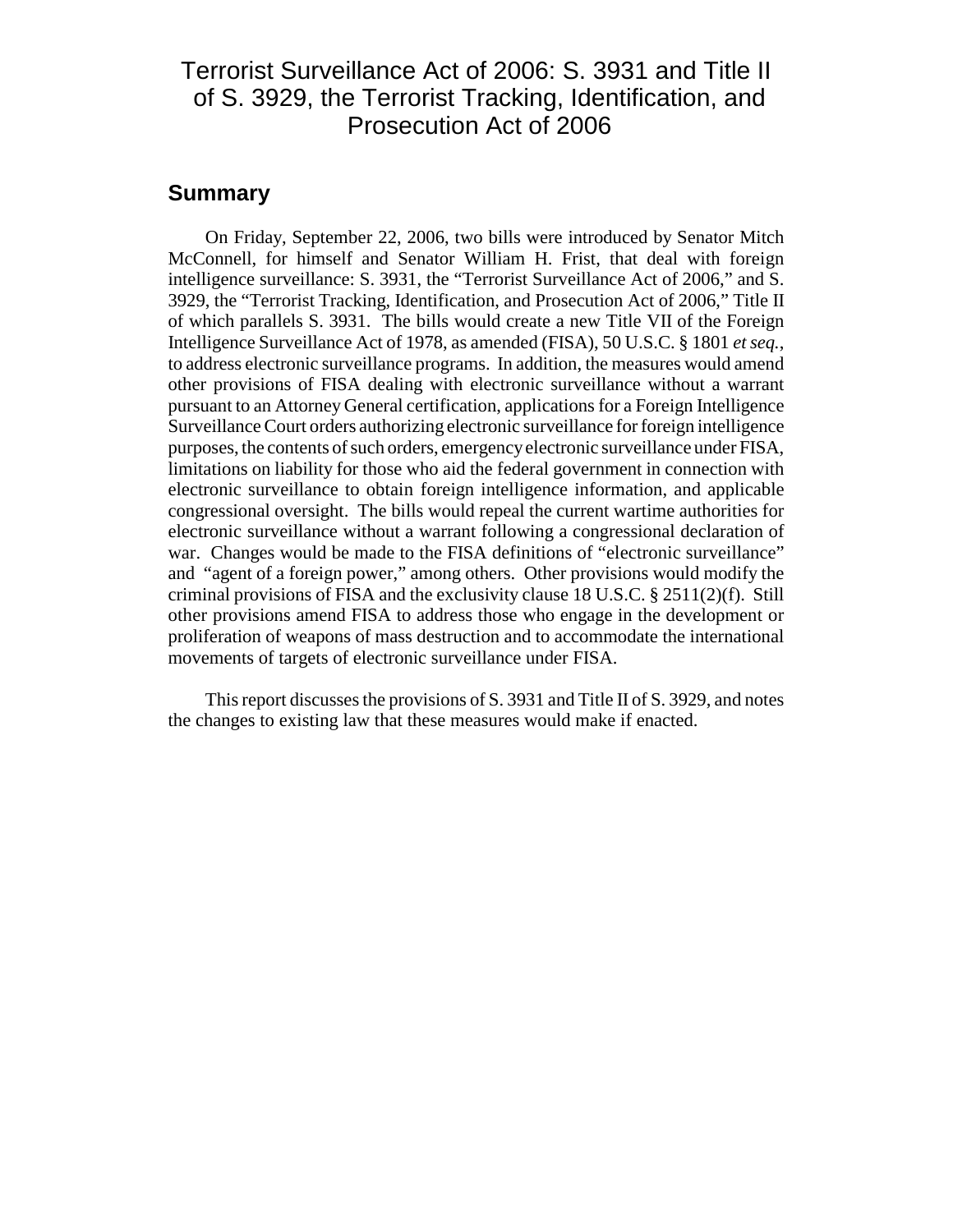# **Contents**

| New Title VII of the Foreign Intelligence Surveillance Act (FISA) —   |  |
|-----------------------------------------------------------------------|--|
|                                                                       |  |
| Foreign Intelligence Surveillance Court (FISC) Jurisdiction 2         |  |
|                                                                       |  |
| Applications for approval of electronic surveillance programs 5       |  |
| Approval of electronic surveillance programs by the FISC  6           |  |
| Congressional oversight of electronic surveillance programs           |  |
|                                                                       |  |
| Clarification of the Foreign Intelligence Surveillance Act of 1978  8 |  |
|                                                                       |  |
| Clarifying amendments to 18 U.S.C. $\S$ §2511(2)(e) and (f) and to    |  |
|                                                                       |  |
|                                                                       |  |
|                                                                       |  |
| Electronic surveillance without a court order to acquire              |  |
| foreign intelligence information pursuant to Attorney                 |  |
|                                                                       |  |
| Acquisition of foreign intelligence information for up                |  |
| to one year concerning persons outside the United                     |  |
| States upon Attorney General certification  14                        |  |
|                                                                       |  |
| Use or disclosure of information acquired under Attorney              |  |
| General authorization under Section 102 of FISA  16                   |  |
| Procedures for use or disclosure against an aggrieved person in       |  |
| a federal, state, or local proceeding of information obtained         |  |
| or derived from an acquisition under Section 102 of FISA  16          |  |
| Authority for federal officers who acquire foreign intelligence       |  |
| information under Section 102 of FISA to consult with                 |  |
|                                                                       |  |
|                                                                       |  |
| Applications for FISC orders under Sec. 104 of FISA  18               |  |
|                                                                       |  |
| Use of information acquired by electronic surveillance under FISA 23  |  |
| Congressional oversight under Sec. 108 of FISA regarding              |  |
| a document management system for applications for                     |  |
|                                                                       |  |
| Amendments to FISA, Title I, Relating to Weapons of Mass              |  |
|                                                                       |  |
| Conforming Amendments to Titles I and III of FISA to                  |  |
| Accommodate International Movements of Targets  26                    |  |
| Conforming Amendment to Table of Contents of FISA  27                 |  |
|                                                                       |  |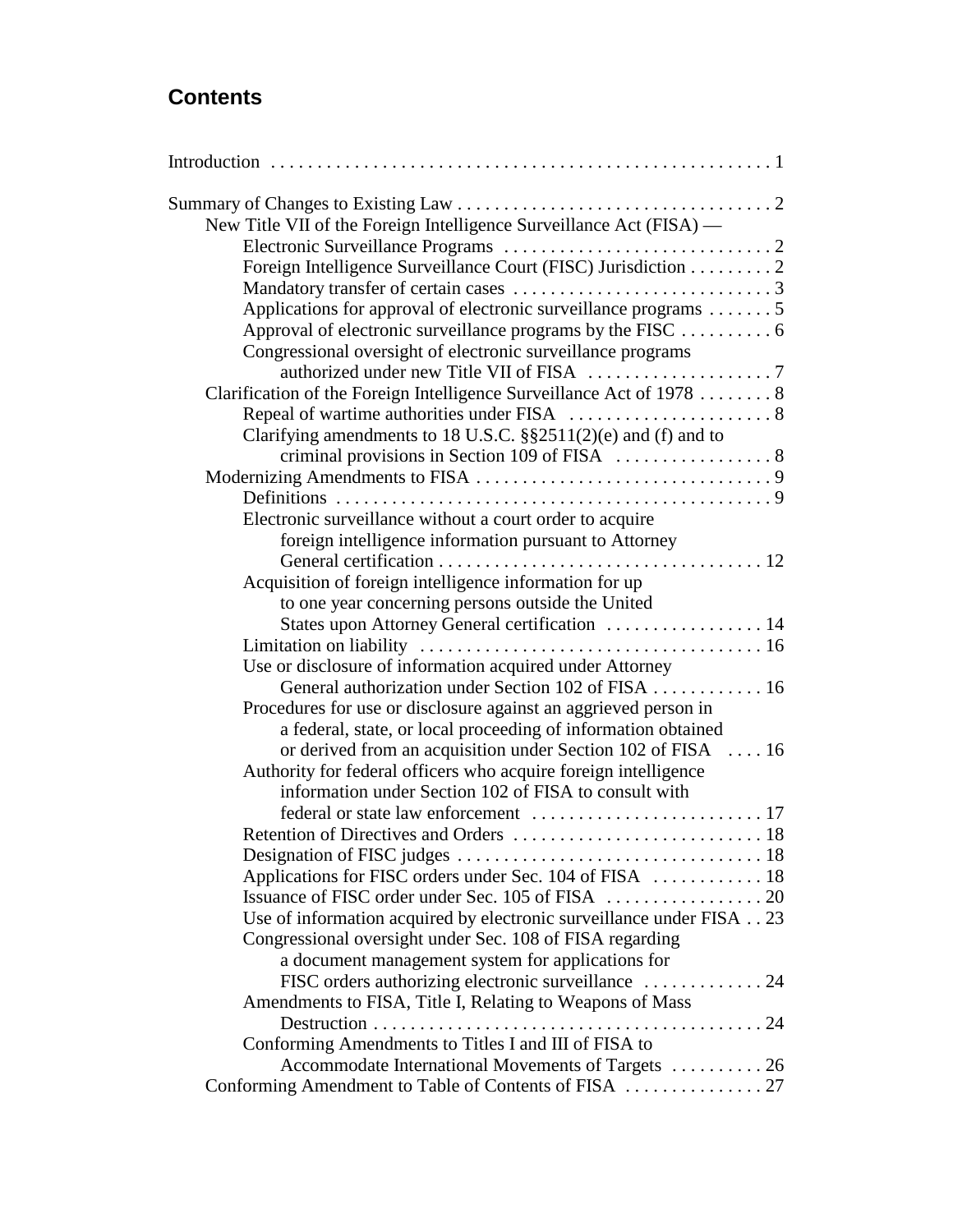# Terrorist Surveillance Act of 2006: S. 3931 and Title II of S. 3929, the Terrorist Tracking, Identification, and Prosecution Act of 2006

### **Introduction**

The "Terrorist Surveillance Act of 2006" was introduced by Senator Mitch McConnell, for himself and Senator William H. Frist, on Friday, September 22, 2006, as a free-standing bill, S. 3931. On the same day, Senator McConnell, for himself and Senator Frist, introduced S. 3929, the "Terrorist Tracking, Identification and Prosecution Act of 2006,"1 Title II of which is the "Terrorist Surveillance Act of 2006." These are the latest in a series of Senate bills addressing the authorization, review, and oversight of electronic surveillance programs designed to acquire foreign intelligence or to provide information to assist in detecting and preventing international terrorist threats to the United States.

S. 3931 and Title II of S. 3929 would create a new Title VII of the Foreign Intelligence Surveillance Act of 1978, as amended (FISA), 50 U.S.C. § 1801 *et seq.*, to address electronic surveillance programs. In addition, the measures would amend other provisions of FISA dealing with electronic surveillance without a warrant pursuant to an Attorney General certification, applications for a Foreign Intelligence Surveillance Court orders authorizing electronic surveillance for foreign intelligence purposes, the contents of such orders, emergency electronic surveillance under FISA,

<sup>&</sup>lt;sup>1</sup> S. 3931 and Title II of S. 3929 appear to be substantively identical, but for differences in section numbers, with one exception. In Sec. 205 of S. 3929, new Section 703 of the Foreign Intelligence Surveillance Act of 1978, as amended (FISA), which sets out the requirements for an application for Foreign Intelligence Surveillance Court (FISC) authorization of electronic surveillance programs, there are two identical new subsections 703(a)(9) of FISA. Each indicates that such an application shall "include a statement of the proposed minimization procedures[.]" Sec. 5 of S. 3931 does not have this duplication of the subsection. In S. 3929, the "Terrorist Surveillance Act of 2006" was combined with Title I of that bill, the "Military Commission Act of 2006." The "Military Commission Act of 2006" was also introduced on September 22, 2006, as a free-standing measure, S. 3930. For further information on military commission and detainee issues, see CRS Report RL31600, *The Department of Defense Rules for Military Commissions: Analysis of Procedural Rules and Comparison with Proposed Legislation and the Uniform Code of Military Justice*, by Jennifer K. Elsea; CRS Report RL33180, *Enemy Combatant Detainees: Habeas Corpus Challenges in Federal Court*, by Jennifer K. Elsea and Kenneth Thomas; CRS Report RL33655, *Interrogation of Detainees: Overview of the McCain Amendment*, by Michael John Garcia; and CRS Report RL33662, *The War Crimes Act: Current Issues*, by Michael John Garcia.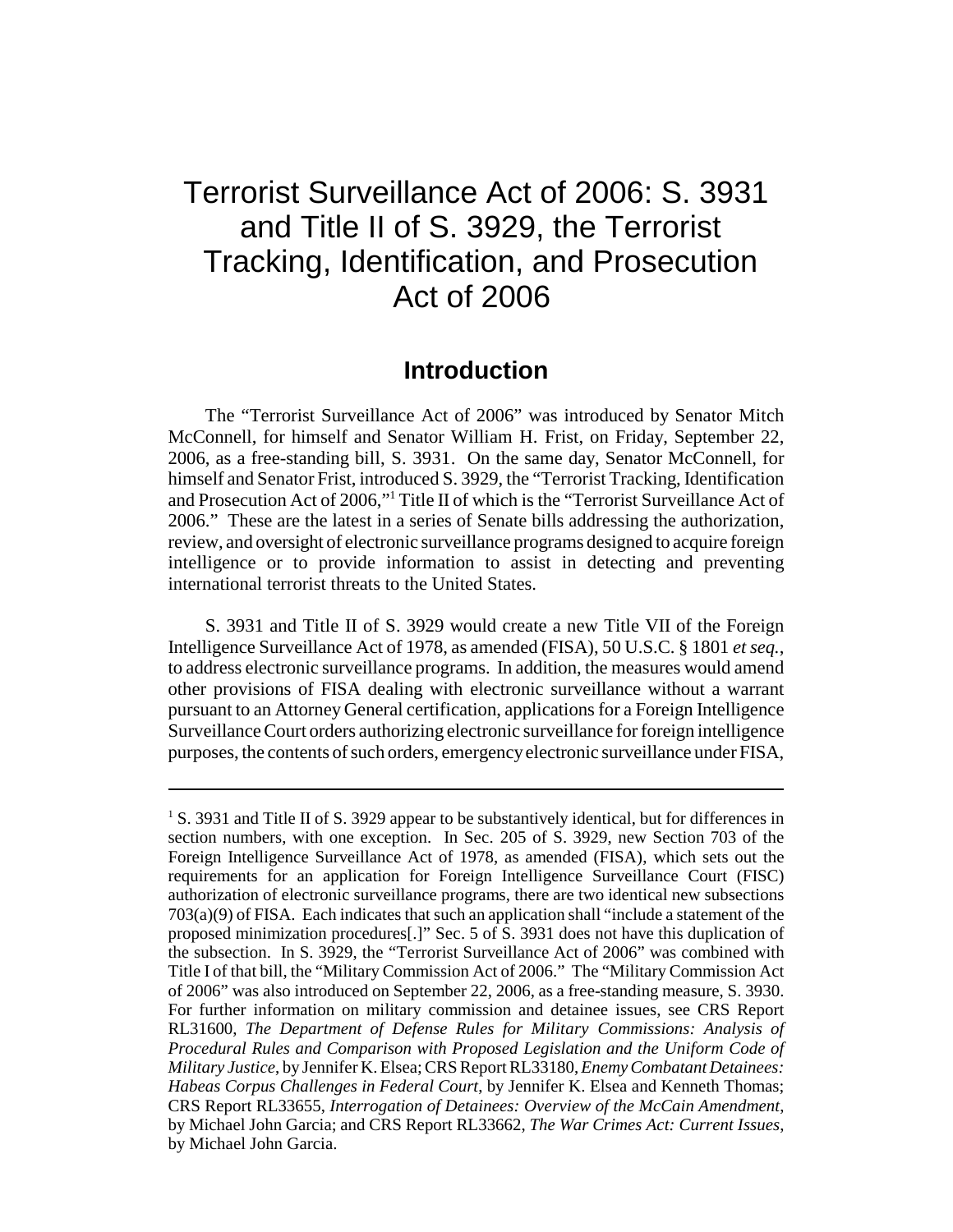limitations on liability for those who aid the federal government in connection with electronic surveillance to obtain foreign intelligence information, and applicable congressional oversight. The bills would repeal the current wartime authorities for electronic surveillance without a warrant following a congressional declaration of war. Changes would be made to the FISA definitions of "electronic surveillance" and "agent of a foreign power," among others. Other provisions would modify the criminal provisions of FISA and the exclusivity clause 18 U.S.C. § 2511(2)(f). Still other provisions amend FISA to address those who engage in the development or proliferation of weapons of mass destruction and to accommodate the international movements of targets of electronic surveillance under FISA. This report will discuss the substantive provisions of the "Terrorist Surveillance Act of 2006" and their impact on existing law.

# **Summary of Changes to Existing Law**

### **New Title VII of the Foreign Intelligence Surveillance Act (FISA) — Electronic Surveillance Programs**

**Foreign Intelligence Surveillance Court (FISC) Jurisdiction.** Sec. 3 of S. 3931, Sec. 203 of S. 3929, creates a new Title VII<sup>2</sup> in FISA, which deals with electronic surveillance programs. "Electronic surveillance program" is defined under the new Section 701 of FISA to mean "a program to engage in electronic surveillance":

- (A) that has as a significant purpose the gathering of foreign intelligence information<sup>3</sup> or protecting against international terrorism;
- (B) where it is not feasible to name every person, address, or location to be subjected to electronic surveillance;

<sup>&</sup>lt;sup>2</sup> The current Title VII of FISA would then be redesignated Title VIII.

 $3$  "Foreign intelligence information" is defined in new Sec. 701(4) of FISA to have "the same meaning as in section  $101(e)$  of FISA [current 50 U.S.C. § 1801(e),], and includes information necessary to protect against international terrorism." Currently, under FISA, the term means:

<sup>(1)</sup> information that relates to, and if concerning a United States person is necessary to, the ability of the United States to protect against —

<sup>(</sup>A) actual or potential attack or other grave hostile acts of a foreign power or an agent of a foreign power;

<sup>(</sup>B) sabotage or international terrorism by a foreign power or an agent of a foreign power; or

<sup>(</sup>C) clandestine intelligence activities by an intelligence service or network of a foreign power or by an agent of a foreign power; or

<sup>(2)</sup> information with respect to a foreign power or foreign territory that relates to, and if concerning a United States person is necessary to —

<sup>(</sup>A) the national defense or the security of the United States; or

<sup>(</sup>B) the conduct of the foreign affairs of the United States.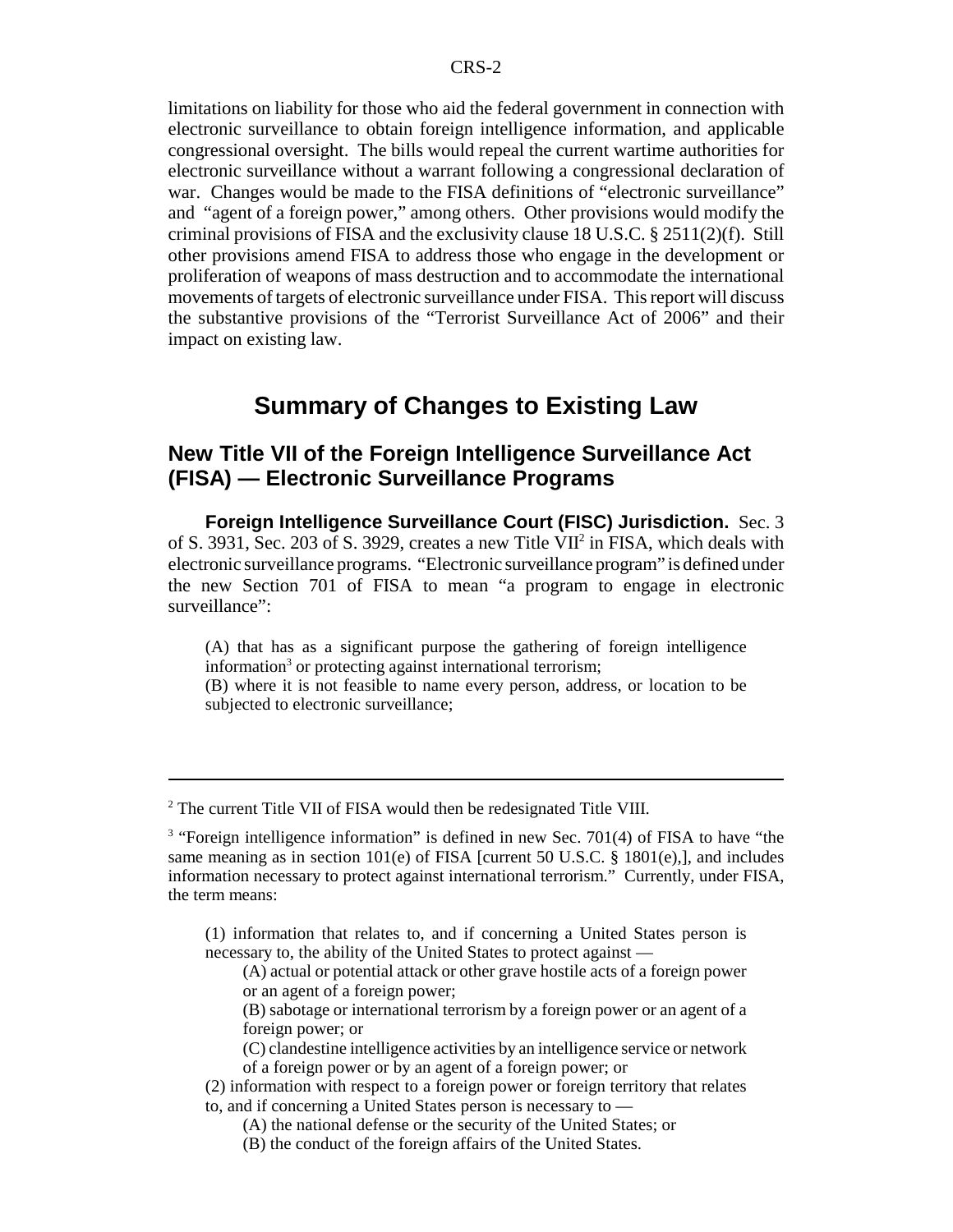(C) where effective gathering of foreign intelligence information requires the flexibility to begin electronic surveillance immediately after learning of suspect activity; and

(D) where effective gathering of foreign intelligence information requires an extended period of electronic surveillance.

Under Sec. 4 of S. 3931, Sec. 204 of S. 3929, a new Section 702(a) of FISA would vest jurisdiction in the FISC to review, authorize, and reauthorize such electronic surveillance programs to obtain foreign intelligence information or to protect against international terrorism. Under this subsection, an initial authorization of an electronic surveillance program may be for up to 90 days, while a reauthorization may be for a period of time not longer than the FISC determines to be reasonable. If the FISC denies an application for authorization or reauthorization of an electronic surveillance program, the Attorney General may submit an unlimited number of new applications seeking approval of the program or, in the alternative, may appeal the decision of the FISC to the Foreign Intelligence Surveillance Court of Review (FIS Court of Review).

If, at any time, the Attorney General determines that the known facts and circumstances relating to any target within the United States who is being surveilled under Title VII of FISA satisfy the criteria for an application for electronic surveillance of that target under Section 104 of Title I of FISA, 50 U.S.C. § 1804, then the Attorney General would be required to discontinue the surveillance of that target under the electronic surveillance program authorized under Title VII of FISA, unless certain conditions are met. The Attorney General could continue surveillance under Title VII only if, as soon as he determines practicable after he makes the determination to continue the surveillance of the target under Title VII, he makes an application under Section 104 of FISA for an FISC order authorizing electronic surveillance of the target under Section 105 of FISA, 50 U.S.C. § 1805. New Section 702(a)(4) of FISA, Sec. 4(a) of S. 3931, Sec. 204(a) of S. 3929.

**Mandatory transfer of certain cases.** The bills also authorize the transfer from any other court of cases involving a challenge to the legality of classified communications intelligence activity relating to a foreign threat, including an electronic surveillance program, or cases in which the legality of any such activity or program is at issue. Such a transfer would be triggered by the filing by the Attorney General of an affidavit under oath that the case should be transferred to the FIS Court of Review, because further proceedings in the originating court would harm the national security of the United States. Under the proposed language in new Section 702(b)(1) of FISA, Sec. 4(a) of S. 3931, Sec. 204(a) of S. 3929, when such an affidavit is filed, originating court must transfer the case. While the implication of the Attorney General's affidavit may be that the transfer from the originating court would be to the FIS Court of Review, this is not clear from the language of proposed subsection 702(b)(1), which states "the originating court shall transfer the case of the Foreign Intelligence Surveillance for further proceedings under this subsection." As written, it appears that some words may be missing from this clause.

This uncertainty is increased by the language in proposed subsection 702(b)(2) of FISA, entitled "Procedures for Review." In this subsection, the FISC, rather than the FIS Court of Review, is given jurisdiction as appropriate to determine standing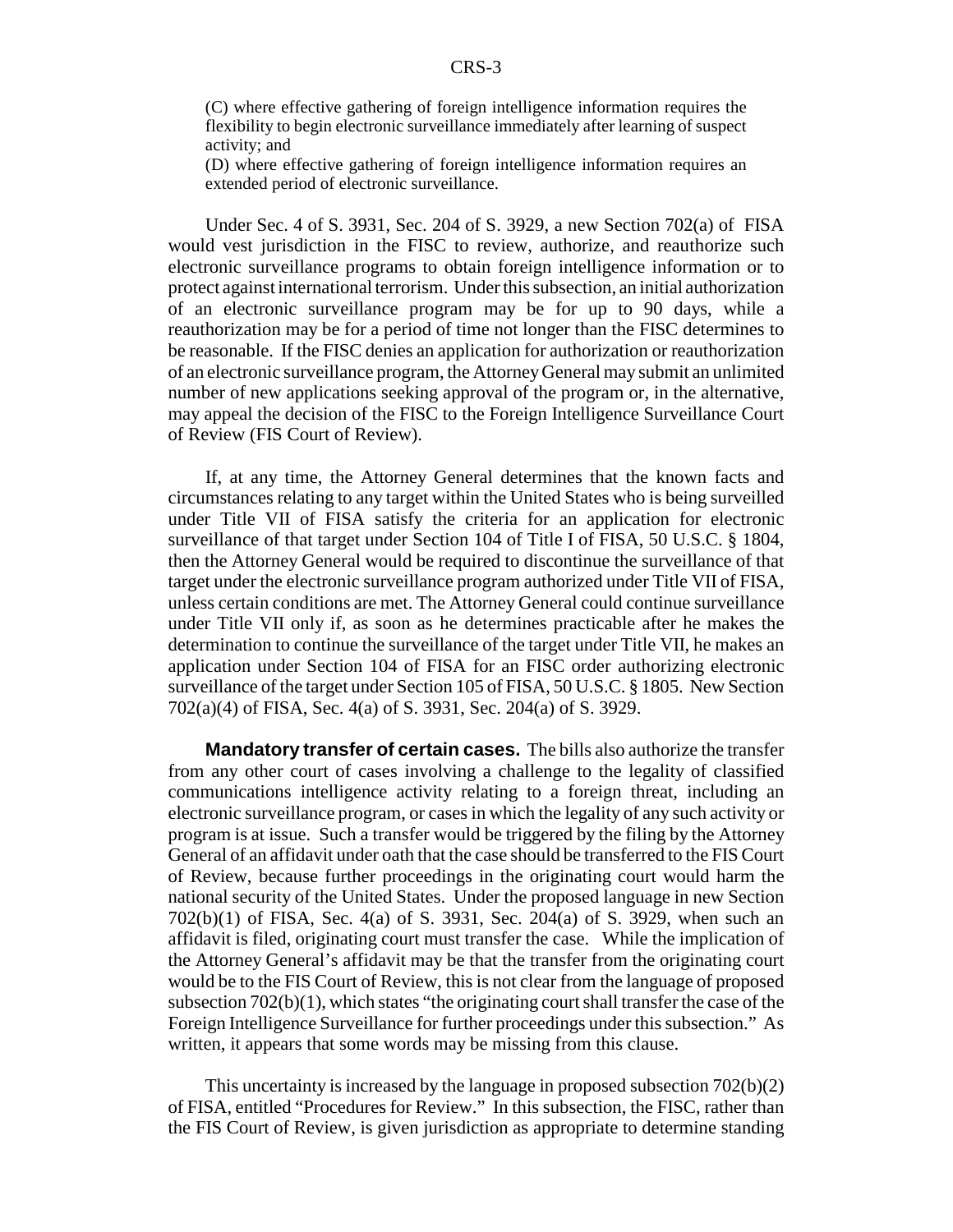and to determine the legality of the program to the extent necessary for resolution of the underlying case.<sup>4</sup> If the FISC determines, in the context of a criminal proceeding, that the U.S. Constitution would require disclosure of national security information, any such disclosure would be governed by the Classified Information Procedures Act, 18 U.S.C. App. 3, or, if applicable, 18 U.S.C. § 2339B(f).<sup>5</sup> Under proposed subsection 702(b)(3), entitled, "Appeal, Certiorari, and Effects of Decisions," any decision of the FISC under proposed subsections 702(b)(1) and (2) would be subject to review by the FIS Court of Review under section 103(b) of FISA, 50 U.S.C. § 103(b).<sup>6</sup> Under new subsection 702(b)(3), the United States may seek review of

(f) In camera and ex parte review by district court

Whenever a court or other authority is notified pursuant to subsection (c) or (d) of this section, or whenever a motion is made pursuant to subsection (e) of this section, or whenever any motion or request is made by an aggrieved person pursuant to any other statute or rule of the United States or any State before any court or other authority of the United States or any State to discover or obtain applications or orders or other materials relating to electronic surveillance or to discover, obtain, or suppress evidence or information obtained or derived from electronic surveillance under this chapter, the United States district court or, where the motion is made before another authority, the United States district court in the same district as the authority, shall, notwithstanding any other law, if the Attorney General files an affidavit under oath that disclosure or an adversary hearing would harm the national security of the United States, review in camera and ex parte the application, order, and such other materials relating to the surveillance as may be necessary to determine whether the surveillance of the aggrieved person was lawfully authorized and conducted. In making this determination, the court may disclose to the aggrieved person, under appropriate security procedures and protective orders, portions of the application, order, or other materials relating to the surveillance only where such disclosure is necessary to make an accurate determination of the legality of the surveillance.

<sup>5</sup> The Classified Information Procedures Act, 18 U.S.C. App. 3, and 18 U.S.C. § 2339B(f) provide procedures for the use and handling of classified procedures in the context of criminal proceedings and civil proceedings brought by the United States under 18 U.S.C. § 2339B, respectively.

6 Current Section 103(b) of FISA deals with the creation of the FIS Court of Review, to which is given jurisdiction to review a denial of an application for a court order under FISA. If the FIS Court of Review determines that an application was properly denied, the United States Government may seek review of the denial on petition for a writ of certiorari to the U.S. Supreme Court. It states:

(b) Court of review; record, transmittal to Supreme Court

The Chief Justice shall publicly designate three judges, one of whom shall be publicly designated as the presiding judge, from the United States district courts or courts of appeals who together shall comprise a court of review which shall have jurisdiction to review the denial of any application made under this chapter.

(continued...)

<sup>&</sup>lt;sup>4</sup> Subsection 702(b)(2) indicates that "all proceedings under this paragraph" are to be conducted in accordance with the procedures set forth in Section 106(f) of FISA, 50 U.S.C. § 1806(f), which currently provides: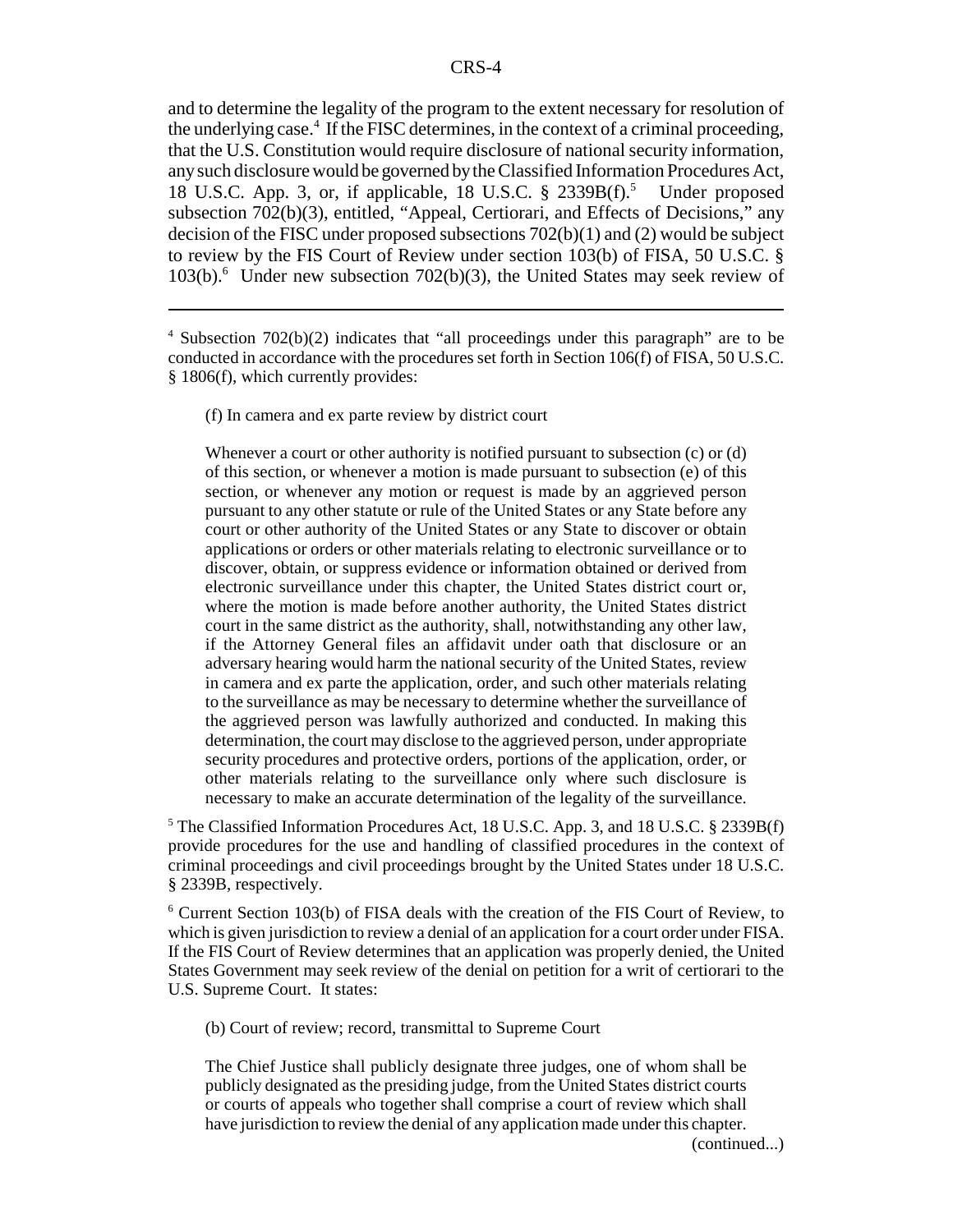decisions by the FIS Court of Review on certiorari to the U.S. Supreme Court. Otherwise, the decision of the FISC would be binding in all other courts.

Under new subsection 702(b)(4), the FISC or the originating court may dismiss a challenge to the legality of an electronic surveillance program for any reason provided for under law. All litigation privileges are preserved under new subsection 702(b)(5).

**Applications for approval of electronic surveillance programs.** Under Sec. 5 of S. 3931, Sec. 205 of S. 3929, a new Section 703 of FISA is created, which sets out the requirements for applications for approval of electronic surveillance programs, including resubmission of applications or applications for reauthorization of such programs.<sup>7</sup> Subsection 703(b) authorizes the FISC to require

If such court determines that the application was properly denied, the court shall immediately provide for the record a written statement of each reason for its decision and, on petition of the United States for a writ of certiorari, the record shall be transmitted under seal to the Supreme Court, which shall have jurisdiction to review such decision.

<sup>7</sup> Such an application would be:

(1) made by the Attorney General or his designee;

(2) include a statement of the authority conferred on the Attorney General by the President of the United States;

(3) include a statement setting forth the legal basis for the conclusion by the Attorney General that the electronic surveillance program is consistent with the Constitution of the United States;

(4) certify that a significant purpose of the electronic surveillance program is to obtain foreign intelligence information or to protect against international terrorism;

(5) certify that the information sought cannot reasonably be obtained by normal investigative techniques[;]

(6) certify that the information sought cannot reasonably be obtained through an application under section 104;

(7) include a statement of the means and operational procedures by which the electronic surveillance will be executed and effected;

(8) include an explanation of how the electronic surveillance program is reasonably designed to ensure that the communications that are acquired are communications of or with —

(A) a foreign power that engages in international terrorism or activities in preparation therefor;

(B) an agent of a foreign power that engages in international terrorism or activities in preparation therefor;

(C) a person reasonably believed to have communication with or be associated with a foreign power that engages in international terrorism or activities in preparation therefor or an agent of a foreign power that engages in international terrorism or activities in preparation therefor; or (D) a foreign power that poses an imminent threat of attack likely to cause death, serious injury, or substantial economic damage to the United States, or an agent of a foreign power thereof;

(continued...)

 $6$  (...continued)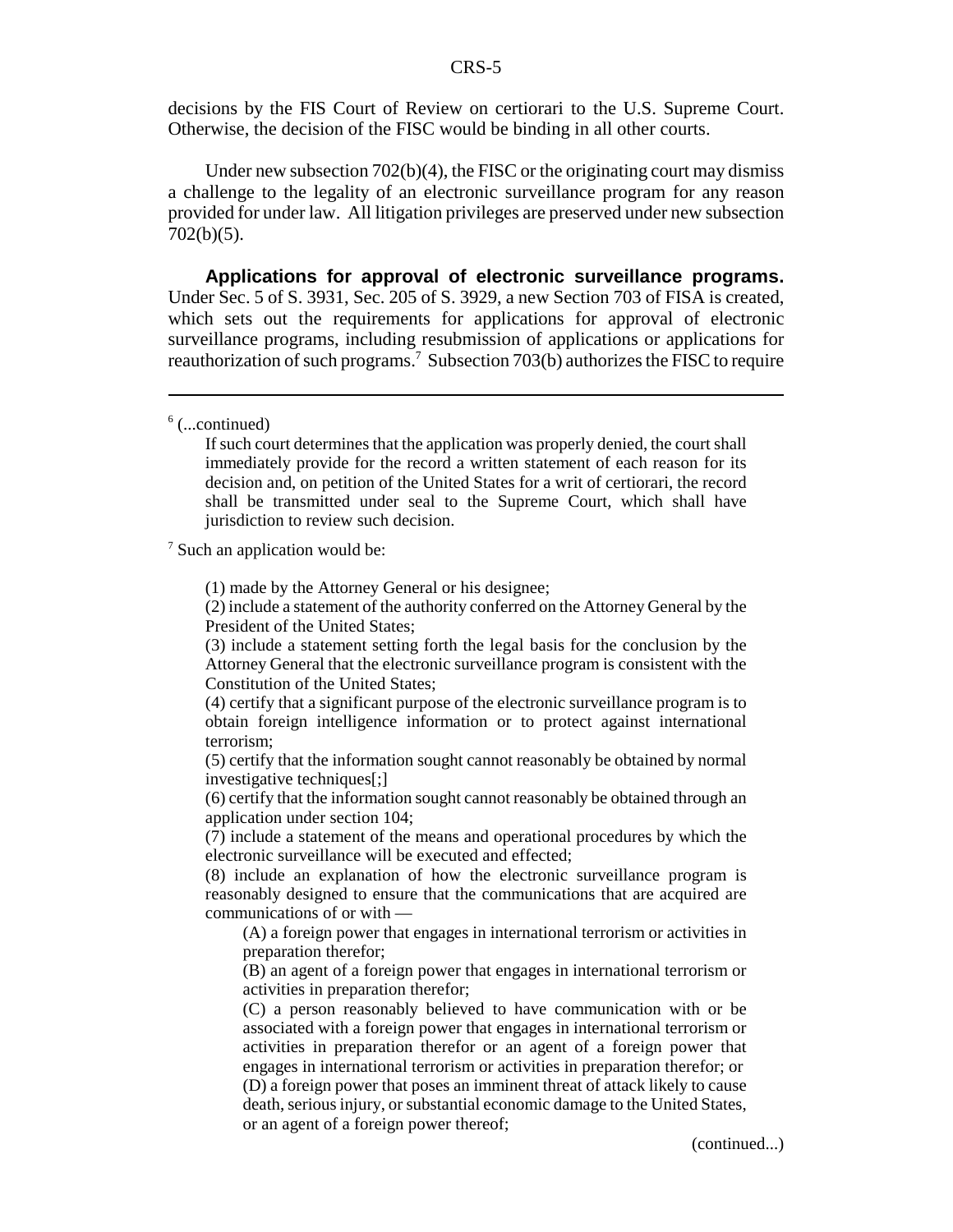the Attorney General to furnish such other information as may be necessary for the court to make a determination under new section 704.

**Approval of electronic surveillance programs by the FISC.** Sec. 6 of S. 3931, Sec. 206 of S. 3929, creates a new subsection 704 addressing the necessary findings for and contents of an ex parte FISC order approving an electronic surveillance program as requested or as modified. $8\,$  In part, the court must find that approval of the electronic surveillance program in the application is consistent with the U.S. Constitution. New subsection 704(b) of FISA identifies the factors which

 $7$  (...continued)

(11) include a description of all previous applications that have been made under this title involving the electronic surveillance program in the application (including the minimization procedures and the means and operations procedures proposed) and the decision on each previous application; and

(12) include a statement of facts concerning the implementation of the electronic surveillance program described in the application, including, for any period of operation of the program authorized not less than 90 days prior to the date of submission of the application —

(A) the minimization procedures implemented; and

(B) the means and operational procedures by which the electronic surveillance was executed and effected.

8 The FISC must find that:

(1) the President has authorized the Attorney General to make the application for electronic surveillance for foreign intelligence information or to protect against international terrorism;

(2) approval of the electronic surveillance program in the application is consistent with the Constitution of the United States;

(3) the electronic surveillance program is reasonably designed to ensure that the communications that are acquired are communications of or with —

(A) a foreign power that engages in international terrorism or in activities in preparation therefor;

(B) an agent of a foreign power that is engaged in international terrorism or in activities in preparation therefor;

(C) a person reasonably believed to have communication with or be associated with a foreign power that is engaged in international terrorism or in activities in preparation therefor or an agent of a foreign power that is engaged in international terrorism or in activities in preparation therefor; or

(D) a foreign power that poses an imminent threat of attack likely to cause death, serious injury, or substantial economic damage to the Untied States, or an agent of a foreign power thereof;

(4) the proposes minimization procedures meet the definition of minimization procedures under section 101(h); and

(5) the application contains all statements and certifications required by section 703.

<sup>(9)</sup> include a statement of the proposed minimization procedures;

<sup>(10)</sup> if the electronic surveillance program that is the subject of the application was initiated prior to the date the application was submitted, specify the date that the program was initiated;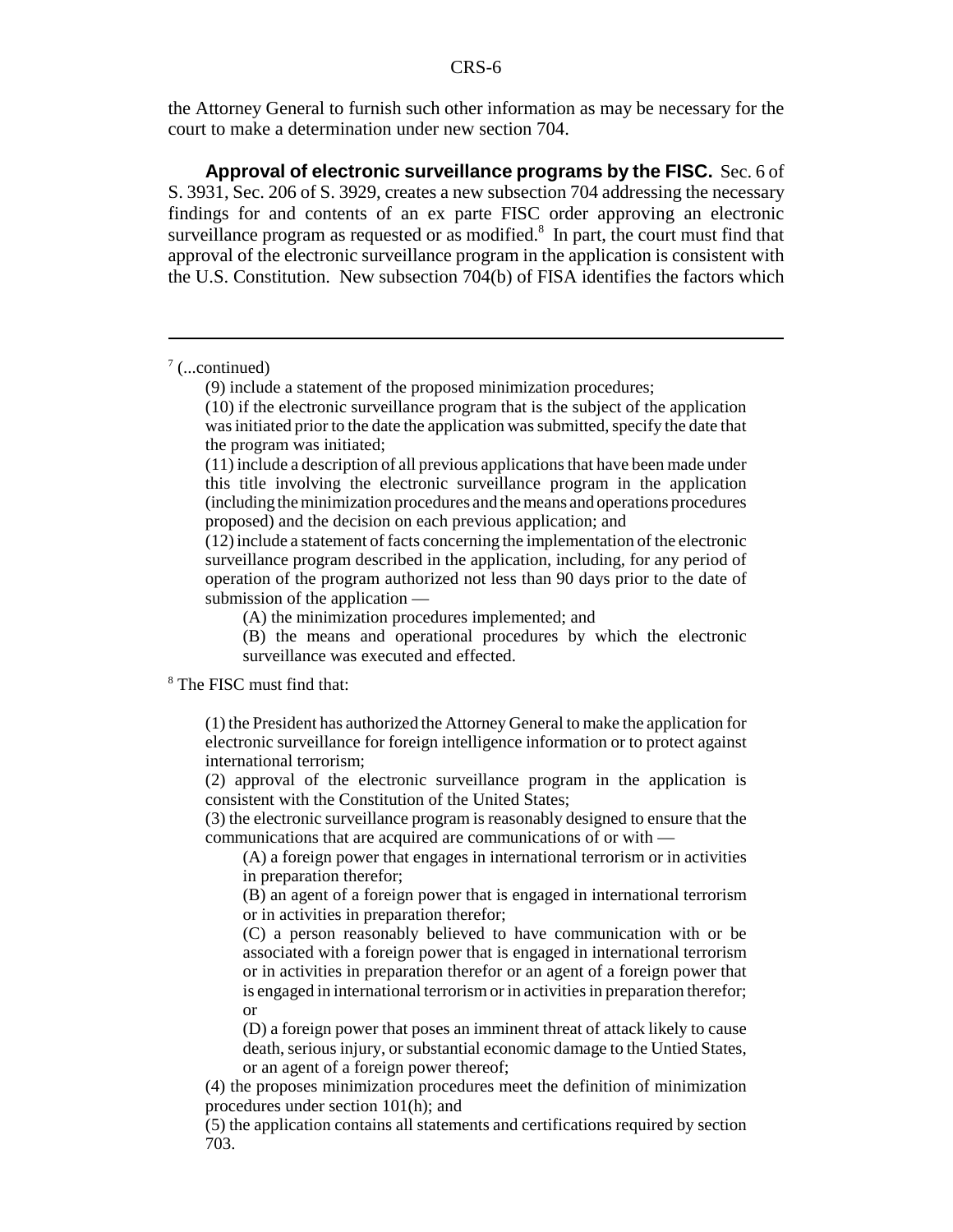the FISC may consider in assessing the constitutionality of the program. $\degree$  Subsection 704 $(c)$  of FISA sets out the contents of an order approving such a program.<sup>10</sup>

**Congressional oversight of electronic surveillance programs authorized under new Title VII of FISA.** Under Sec. 7 of S. 3931, Sec. 207 of S. 3929, new Sec. 705 of FISA addresses congressional oversight. The Attorney General is directed to submit a classified report at least every 180 days to the House Permanent Select Committee on Intelligence and the Senate Select Committee on Intelligence (the "congressional intelligence committees," as defined in new Sec. 701(2) of FISA) on the activities during the previous 180 day period under any electronic surveillance program authorized under new Title VII of FISA.<sup>11</sup> Under

9 Such factors include:

(1) whether the electronic surveillance program has been implemented in accordance with the proposal by the Attorney General, by comparing —

(A) the minimization procedures proposed with the minimization procedures actually implemented;

(B) the nature of the information sought with the nature of the information actually obtained; and

(C) the means and operational procedures proposed with the means and operational procedures actually implemented; and

(2) whether foreign intelligence information has been obtained through the electronic surveillance program.

<sup>10</sup> Under proposed subsection 704(c), an order approving an electronic surveillance program under this section shall direct —

(1) that the minimization procedures be followed;

(2) that, upon the request of the applicant, specified communication or other common carriers, landlords, custodians, or other specified persons, furnish the applicant forthwith with all information, facilities, or technical assistance necessary to undertake the electronic surveillance program in such a manner as will protect its secrecy and produce a minimum of interference with the services that such carriers, landlords, custodians, or other persons are providing potential targets of the electronic surveillance program;

(3) that any records concerning the electronic surveillance program or the aid furnished or retained by such carriers, landlords, custodians, or other persons are maintained under security procedures approved by the Attorney General and the Director of National Intelligence; and

(4) that the applicant compensate, at the prevailing rate, such carriers, landlords, custodians, or other persons for furnishing such aid.

 $11$  Each report shall include a description of —

(1) the minimization procedures implemented;

(2) the means and operational procedures by which the electronic surveillance program was executed and effected;

(3) significant decisions of the Foreign Intelligence Surveillance Court on applications made under section 703;

(4) the total number of applications made for orders approving electronic surveillance programs pursuant to this title; and

(continued...)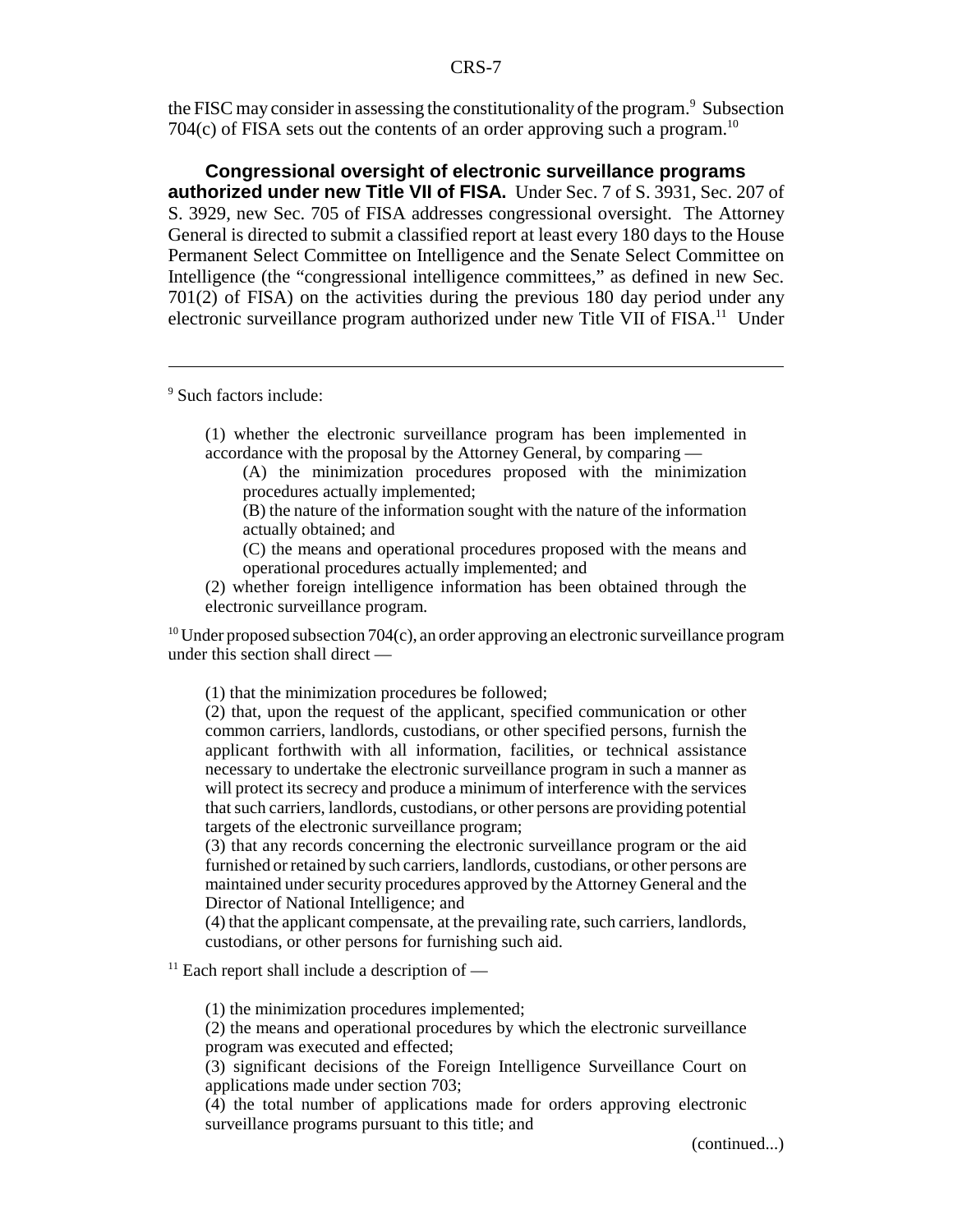subsection 705(c), "Nothing in this title shall be construed to limit the authority or responsibility of any committee of either House of Congress to obtain such information as such committee may need to carry out its respective functions and duties."

#### **Clarification of the Foreign Intelligence Surveillance Act of 1978**

Sec. 8 of S. 3931, Sec. 208 of S. 3929, makes a series of amendments to FISA.

**Repeal of wartime authorities under FISA.** Sec. 8(a) of S. 3931, Sec. 208(a) of S. 3929, repeals Sections 111, 309, and 404 of FISA, 50 U.S.C. §§ 1811, 1829, and 1844, which respectively permit the President, through the Attorney General, to authorize electronic surveillance, physical searches, and the use of pen register or trap and trace devices, without a court order to obtain foreign intelligence information for up to 15 calendar days following a declaration of war by Congress.

**Clarifying amendments to 18 U.S.C. §§2511(2)(e) and (f) and to criminal provisions in Section 109 of FISA.** In general, 18 U.S.C. § 2511 prohibits the interception of wire, oral, or electronic communications unless the interception falls within one of a series of specific exceptions. Current 18 U.S.C. §§  $2511(2)(e)$  and  $(2)(f)$  set out two of these exceptions.

*Amendment to 18 U.S.C. § 2511(2)(e).* Current 18 U.S.C. § 2511(2)(e) provides, "Notwithstanding any other provision of this title or section 705 or 706 of the Communications Act of 1934, it shall not be unlawful for an officer, employee, or agent of the United States in the normal course of his official duty to conduct electronic surveillance, as defined in section 101 of the Foreign Intelligence Surveillance Act of 1978, as authorized by that Act." As amended, subsection 2511(2)(e) would read, "Notwithstanding any other provision of this title or section 705 or 706 of the Communications Act of 1934, it shall not be unlawful for an officer, employee, or agent of the United States in the normal course of his official duty to conduct electronic surveillance under the Constitution or the Foreign Intelligence Surveillance Act of 1978."

*Amendment to 18 U.S.C. § 2511(2)(f).* Current 18 U.S.C. § 2511(2)(f), often referred to as the "exclusivity" provision, states:

(f) Nothing contained in this chapter or chapter 121 or 206 of this title, or section 705 of the Communications Act of 1934, shall be deemed to affect the acquisition by the United States Government of foreign intelligence information from international or foreign communications, or foreign intelligence activities conducted in accordance with otherwise applicable Federal law involving a foreign electronic communications system, utilizing a means other than

 $11$  (...continued)

<sup>(5)</sup> the total number of orders applied for that have been granted, modified, or denied.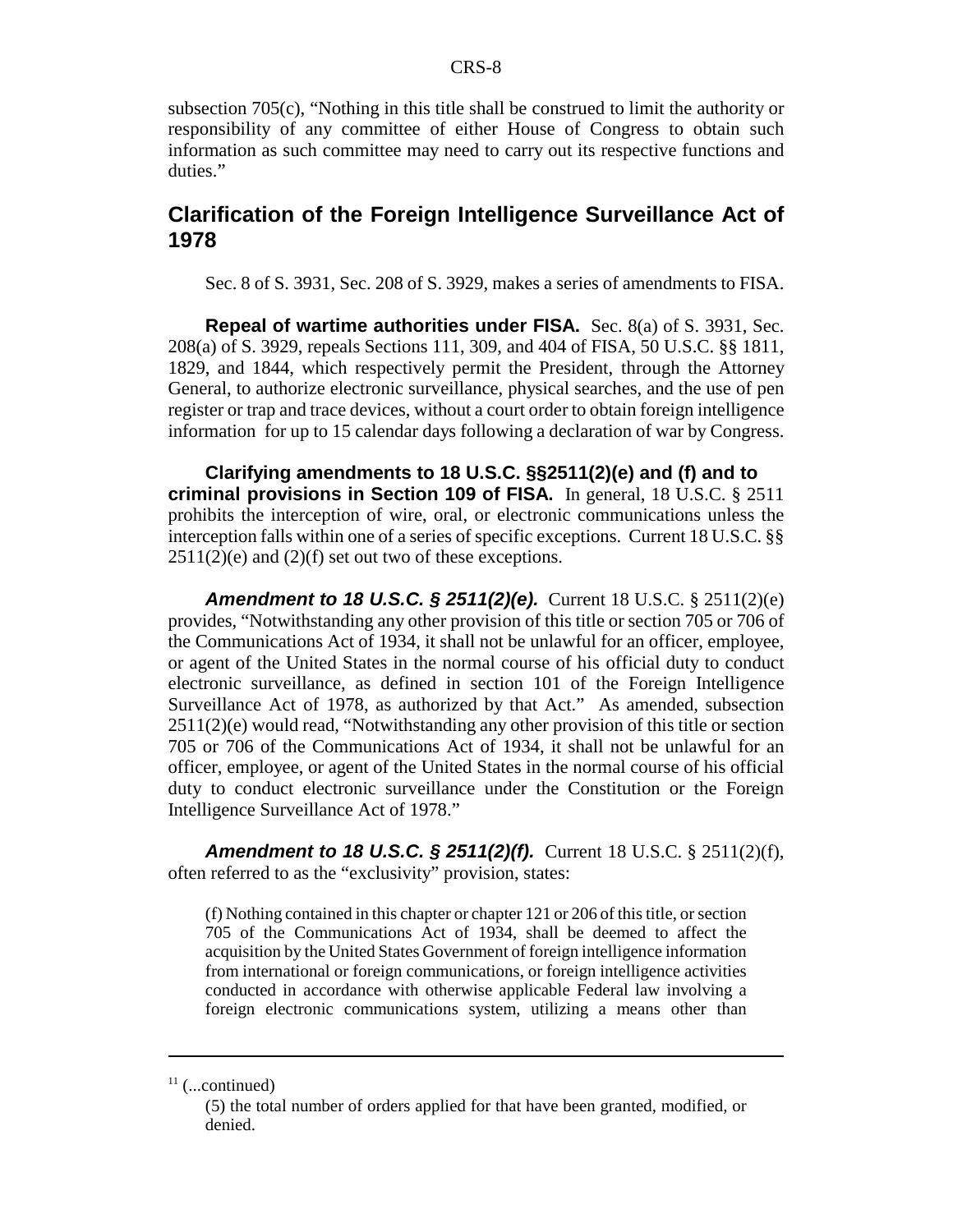electronic surveillance as defined in section 101 of the Foreign Intelligence Surveillance Act of 1978, and procedures in this chapter or chapter 121 and the Foreign Intelligence Surveillance Act of 1978 shall be the exclusive means by which electronic surveillance, as defined in section 101 of such Act, and the interception of domestic wire, oral, and electronic communications may be conducted.

Thus, under the current exclusivity provision in 18 U.S.C. § 2511(2)(f), electronic surveillance is prohibited except when carried out under the provisions of FISA; chapter 119, 18 U.S.C. §§ 2510 *et seq*. (which deals with interception of wire, oral, or electronic communications); or chapter 121, 18 U.S.C. §§ 2701 *et seq*. (which deals with stored wire and electronic communications and transactional records access). As amended,  $18 \text{ U.S.C.} \& 2511(2)(f)$  would read, "Nothing contained in this chapter or chapter 121 or 206 of this title, or section 705 of the Communications Act of 1934, shall be deemed to affect the acquisition by the United States Government of foreign intelligence information that is authorized under a Federal statute or the Constitution of the United States."

*Amendments to Section 109 of FISA.* The amendments to FISA in Sec.8(b)(2) of S. 3931, Sec. 208(b)(2) of S. 3929, address Section 109 of FISA, 50 U.S.C. § 1809, which currently provides criminal sanctions for any person who intentionally "(1) engages in electronic surveillance under color of law except as authorized by statute; or (2) discloses or uses information obtained under color of law by electronic surveillance, knowing or having reason to know that the information was obtained through electronic surveillance not authorized by statute." As amended by Sec.  $8(b)(2)(A)$  of S. 3931, Sec.  $208(b)(2)(A)$  of S. 3929, a person would face criminal liability if he or she: (1) intentionally engages in electronic surveillance under color of law except as authorized by *law*; (2) intentionally discloses or uses information obtained under color of law by electronic surveillance, knowing or having reason to know that the information was obtained through electronic surveillance not authorized by *law*; or (3) "*knowingly discloses or uses information obtained under color of law by electronic surveillance in a manner or for a purpose not authorized by law*." (Italics indicate new language.) Under Sec. 8(b)(2)(B) of S. 3931, Sec. 208(b)(2)(B) of S. 3929, the current penalties provided in Sec. 109(c) of FISA, 50 U.S.C. § 1809(c) would be increased from a fine of up to \$10,000 to a fine of up to \$100,000, while imprisonment would be increased from a term of up to 5 years to imprisonment for up to 15 years.

#### **Modernizing Amendments to FISA**

Sec. 9 of S. 3931, Sec. 209 of S. 3929, makes several additional amendments to FISA.

**Definitions.** Sec. 9(b) of S. 3931, Sec. 209(b) of S. 3929, amends several of the definitions in Sec. 101 of FISA, 50 U.S.C. § 1801.

*Agent of a foreign power.* Sec. 9(b)(1) of S. 3931, Sec. 209(b)(1) of S. 3929, expands the definition of "agent of a foreign power" under Sec. 101(b)(1) of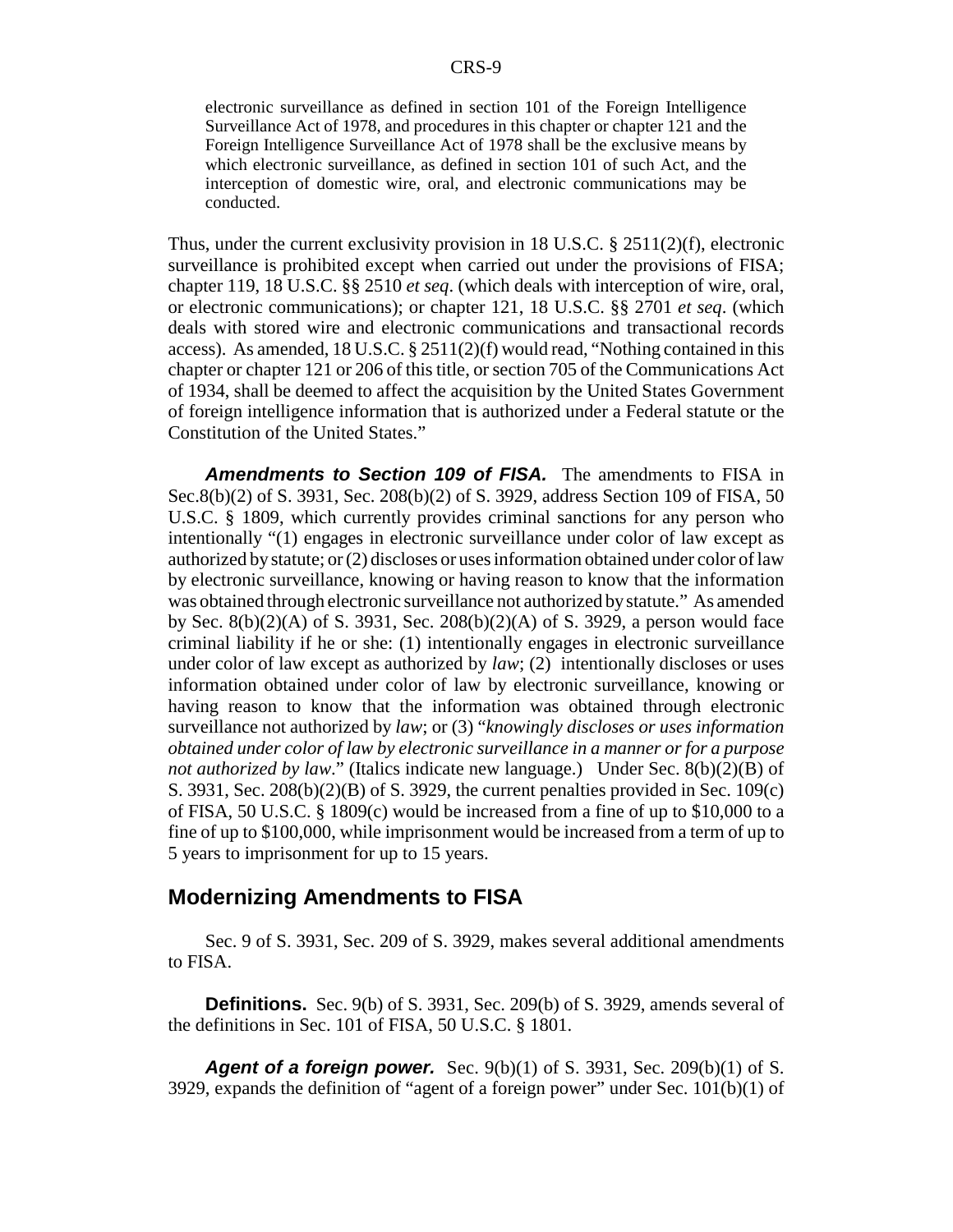FISA, 50 U.S.C. § 1801(b)(1), to include a person other than a United States person<sup>12</sup> who "otherwise is reasonably expected to possess, control, transmit, or receive foreign intelligence information while that person is in the United States, provided that the official making the certification required in section  $104(a)(6)$  deems such foreign intelligence information to be significant." This definition would become subsection 101(b)(1)(D) of FISA, 50 U.S.C. § 1801(b)(1)(D).

*Electronic surveillance.* Sec. 9(b)(2) of S. 3931, Sec. 209(b)(2) of S. 3929, deletes the current definition of "electronic surveillance" under Sec. 101(f) of FISA,

A "foreign power" as defined in subsections  $101(a)(1)$ , (2) or (3) of FISA, 50 U.S.C. §  $1801(a)(1)$ , (2), or (3) includes "(1) a foreign government or any component thereof, whether or not recognized by the United States;" "(2) a faction of a foreign nation or nations, not substantially composed of United States persons;" or "(3) an entity that is openly acknowledged by a foreign government or governments to be directed and controlled by such foreign government or governments."

<sup>&</sup>lt;sup>12</sup> "United States person" is currently defined in Sec. 101(i) of FISA, 50 U.S.C. § 1801(i), to mean

a citizen of the United States, an alien lawfully admitted for permanent residence (as defined in section  $1101(a)(20)$  of Title 8), an unincorporated association a substantial number of members of which are citizens of the United States or aliens lawfully admitted for permanent residence, or a corporation which is incorporated in the United States, but does not include a corporation or an association which is a foreign power, as defined in subsection  $(a)(1)$ ,  $(2)$ , or  $(3)$ of this section.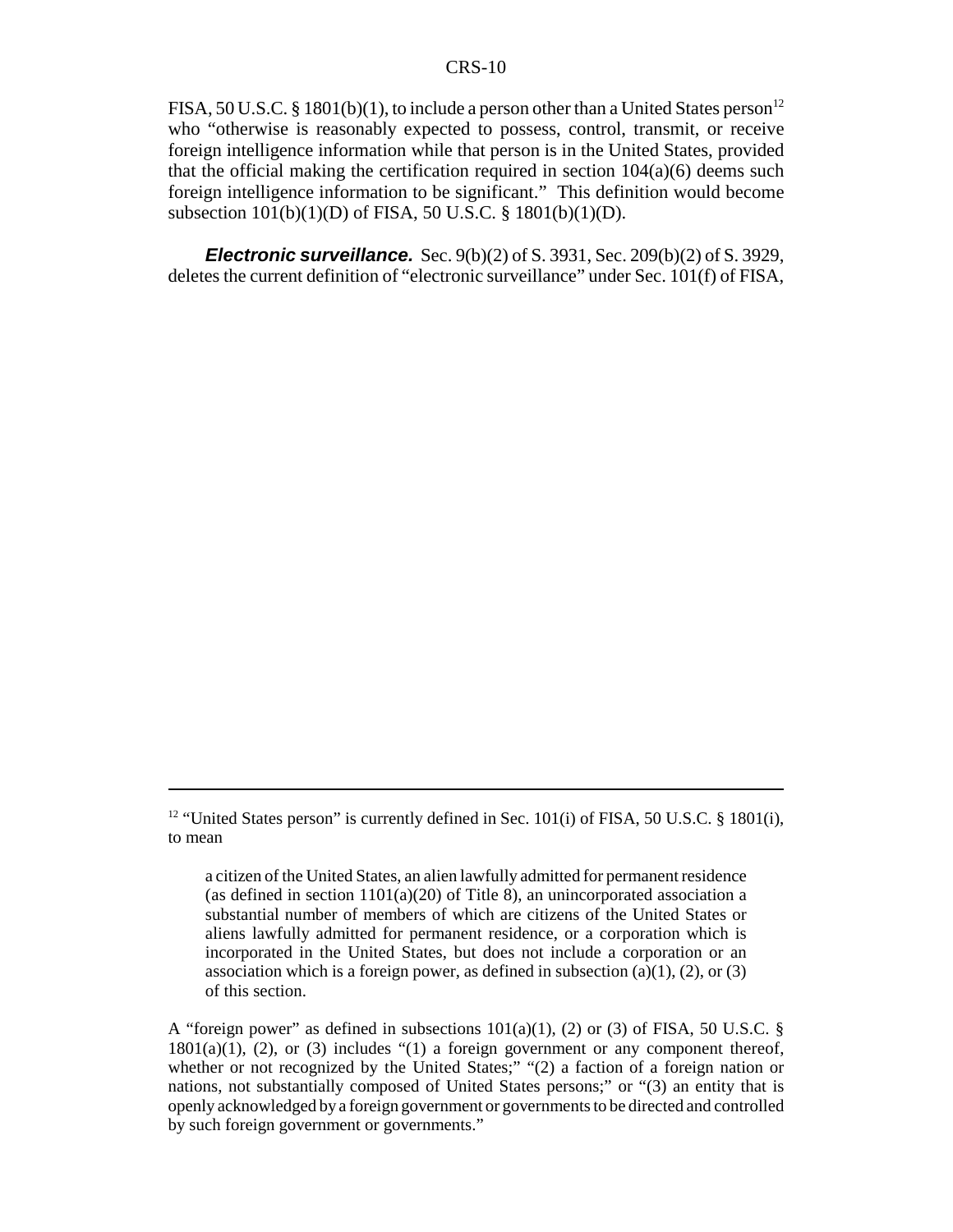50 U.S.C. § 1801 $(f)$ ,<sup>13</sup> and replaces it with a new definition. Under the new definition, "electronic surveillance" would mean:

(1) the installation or use of an electronic, mechanical, or other surveillance device for acquiring information by intentionally directing the surveillance at a particular known person who is reasonably believed to be in the United States under circumstances in which that person has a reasonable expectation of privacy and a warrant would be required for law enforcement purposes; or

(2) the intentional acquisition of the contents of any communication under circumstances in which a person has a reasonable expectation of privacy and a warrant would be required for law enforcement purposes, and if both the sender and all intended recipients are reasonably believed to be located within the United States.

This appears to be a shorter, but more expansive definition than that under current law.

*Minimization procedures with respect to electronic surveillance.* Minimization procedures under FISA are designed to minimize the acquisition and retention, and prohibit the dissemination of non-publicly available information regarding unconsenting U.S. persons acquired during the course of electronic surveillance or physical search for foreign intelligence purposes, consistent with the need of the United States to obtain, produce, and disseminate foreign intelligence information. Such procedures permit retention and dissemination to law enforcement of evidence of criminal activity. Under these procedures, nonpublicly available information which is not foreign intelligence information shall not be disseminated

(2) the acquisition by an electronic, mechanical, or other surveillance device of the contents of any wire communication to or from a person in the United States, without the consent of any party thereto, if such acquisition occurs in the United States, but does not include the acquisition of those communications of computer trespassers that would be permissible under section 2511(2)(i) of Title 18;

(4) the installation or use of an electronic, mechanical, or other surveillance device in the United States for monitoring to acquire information, other than from a wire or radio communication, under circumstances in which a person has a reasonable expectation of privacy and a warrant would be required for law enforcement purposes.

<sup>&</sup>lt;sup>13</sup> Under current Sec. 101(f) of FISA, 50 U.S.C. § 1801(f), "electronic surveillance" is defined to mean:

<sup>(1)</sup> the acquisition by an electronic, mechanical, or other surveillance device of the contents of any wire or radio communication sent by or intended to be received by a particular, known United States person who is in the United States, if the contents are acquired by intentionally targeting that United States person, under circumstances in which a person has a reasonable expectation of privacy and a warrant would be required for law enforcement purposes;

<sup>(3)</sup> the intentional acquisition by an electronic, mechanical, or other surveillance device of the contents of any radio communication, under circumstances in which a person has a reasonable expectation of privacy and a warrant would be required for law enforcement purposes, and if both the sender and all intended recipients are located within the United States; or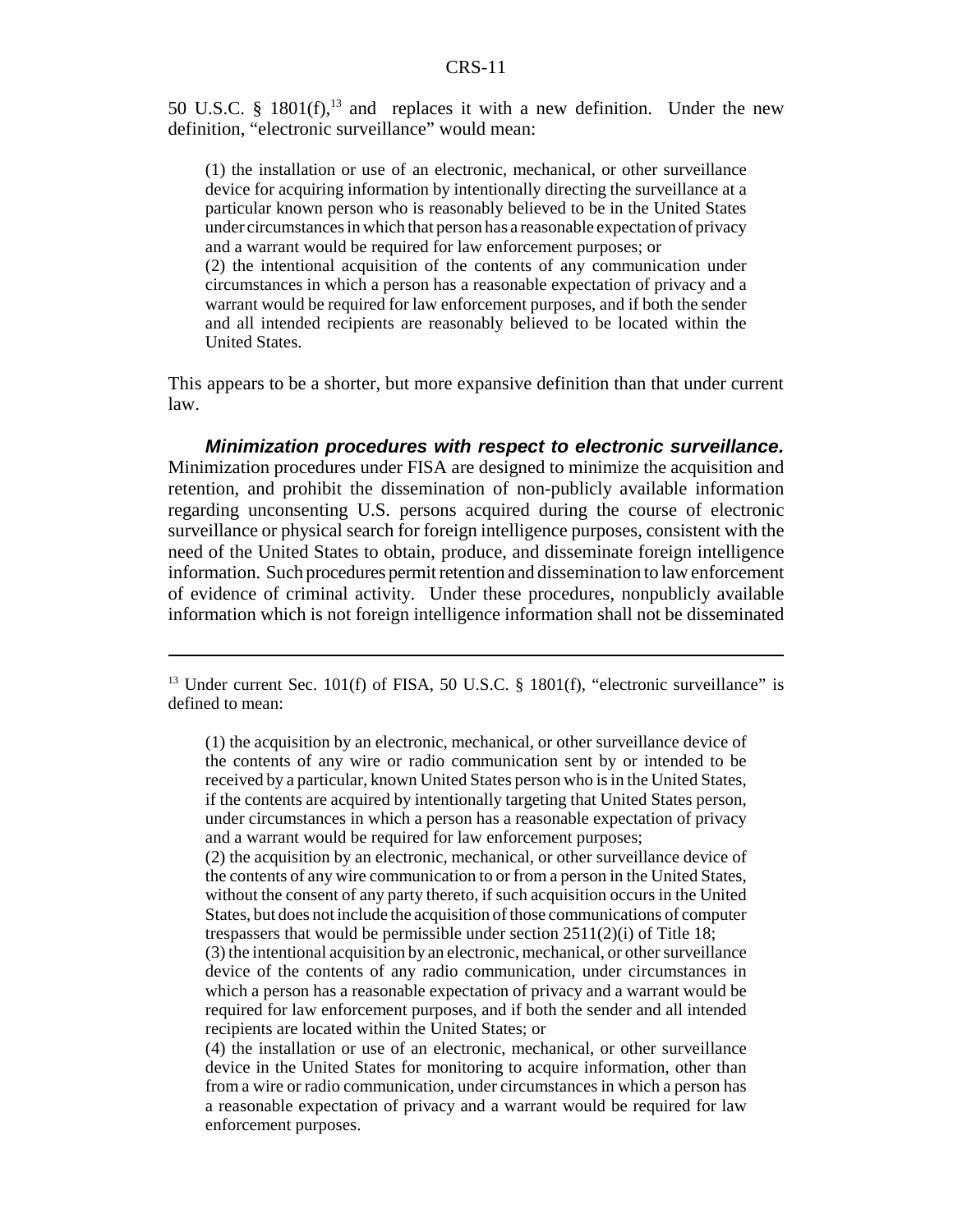in a manner that identifies any United States person, without such person's consent, unless such person's identity is necessary to understand foreign intelligence information or assess its importance. Current Sec.  $101(h)(4)$  of FISA, 50 U.S.C. § 1801(h)(4), also includes minimization procedures applicable to any electronic surveillance without a court order to acquire foreign intelligence information upon Attorney General certification pursuant to Sec. 102(a) of FISA, 50 U.S.C. § 1802. In that context, minimization procedures also encompass procedures requiring that no contents of any communication to which a United States person is a party be disclosed, disseminated, or used for any purpose or retained for longer than 72 hours unless a court order under Sec. 105 of FISA, 50 U.S.C. § 1805, is obtained or unless the Attorney General determines that the information indicates a threat of death or serious bodily harm to any person. Subsection 104(h)(4) of FISA, 50 U.S.C. § 1801(h)(4), would be deleted by Sec. 9(b)(3) of S. 3931, Sec. 209(b)(3) of S. 3929, and replaced with new language under which minimization procedures would include:

 $(4)$  notwithstanding paragraphs  $(1)$ ,  $(2)$ , and  $(3)$  [of Section 104(h) of FISA, 50 U.S.C. § 1804(h)], with respect to any electronic surveillance approved pursuant to section 102 or 704, procedures that require that no contents of any communication originated or sent by a United States person shall be disclosed, disseminated, used or retained for longer than 7 days unless a court order under section 105 is obtained or unless the Attorney General determines that the information indicates a threat of death or serious bodily harm to any person.

*Current definition of "wire communication" deleted.* Under current law, subsection 101(*l*) defines the term "wire communication" to mean "any communication while it is being carried by a wire, cable, or other like connection furnished or operated by any person engaged as a common carrier in providing or operating such facilities for the transmission of interstate or foreign communications." Sec. 9(b)(4) of S. 3931, Sec. 209(b)(4) of S. 3929, would strike this subsection.

**Contents.** The current definition of "contents" in subsection 101(n) of FISA, 50 U.S.C. § 1801 $(n)$ ,<sup>14</sup> would be replaced with a new definition. Under Sec. 9(b)(5) of S. 3931, Sec. 209(b)(5) of S. 3929, "contents," "when used with respect to a communication, includes any information concerning the substance, symbols, sounds, words, purport, or meaning of a communication, and does not include dialing, routing, addressing, or signaling information."

**Electronic surveillance without a court order to acquire foreign intelligence information pursuant to Attorney General certification.** Section 102 of FISA, 50 U.S.C. § 1802, authorizes electronic surveillance without a court order to acquire foreign intelligence information for up to one year upon certification by the Attorney General in writing under oath that certain criteria have

 $14$  Under the current subsection 101(n) of FISA, "'contents,' when used with respect to a communication, includes any information concerning the identity of the parties to such communication or the existence, substance, purport, or meaning of that communication."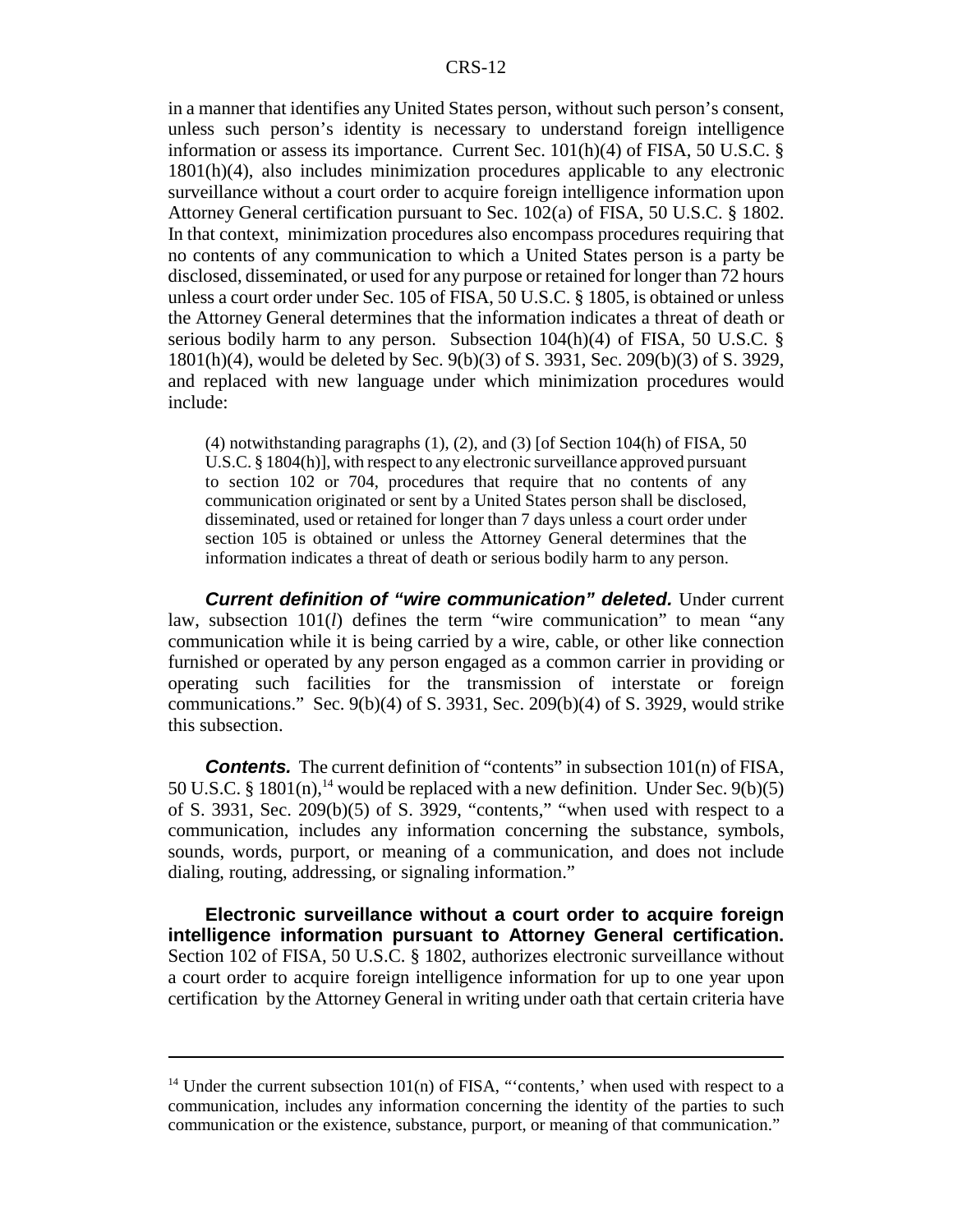#### CRS-13

been met.<sup>15</sup> As amended by Sec. 9(c) of S. 3931, Sec. 209(c) of S. 3929, the application under subsection  $102(a)(1)(A)(i)$  of FISA, 50 U.S.C. § 1802(a)(1)(A)(i), would be expanded to include, among other things, electronic surveillance directed at (not "solely directed at") the acquisition of the contents of communications of foreign powers, as defined in Section 101(a)(1), (2), or (3) of FISA, 50 U.S.C.  $\S$  $1801(a)(1)$ , (2), or (3), or an agent of a foreign power other than a United States person, as defined in subsection  $101(b)(1)$  of FISA, 50 U.S.C. § 1801(b)(1).<sup>16</sup> The amendment also deletes a requirement in current Sec.  $102(a)(1)(B)$  of FISA, 50 U.S.C. §  $1801(a)(1)(B)$ , that the Attorney General certify that "there is no substantial likelihood that the surveillance will acquire the contents of any communication to which a U.S. person is a party."

Under both the current and amended versions of subsection 102(a)(2) of FISA, 50 U.S.C. § 1802(a)(2), an electronic surveillance authorized under subsection  $102(a)(1)$  of FISA, 50 U.S.C. § 1802(a)(1), may only be conducted in accordance with the Attorney General's certification and applicable minimization procedures. Both require the Attorney General to assess compliance with such procedures and to report his assessments to the congressional intelligence committees under subsection 108(a) of FISA, 50 U.S.C. § 1808(a). Under the amended language, if such an electronic surveillance is directed at an agent of a foreign power, the Attorney General's report assessing compliance with the minimization procedures must also include a statement of the facts and circumstances relied upon to justify the belief that the target of the electronic surveillance is an agent of a foreign power.

Under the current and amended subsection  $102(a)(3)$  of FISA, 50 U.S.C. § 1802(a)(3), the Attorney General must immediately transmit under seal to the FISC a copy of the applicable certification, which shall remain under seal unless certain criteria are met. $<sup>1</sup>$ </sup>

The current Sec.102(a)(4), 50 U.S.C. § 102(a)(4), permits the Attorney General to direct a specified common carrier to provide any information, facilities, or technical assistance necessary to accomplish an electronic surveillance authorized under subsection  $102(a)$  in a manner which will protect its secrecy and produce a minimum of interference with the services such carrier is providing to its customers, and to maintain any records the carrier wishes to retain concerning such surveillance or the aid furnished with respect thereto under security procedures approved by the

<sup>&</sup>lt;sup>15</sup> Current Sec.  $102(a)(1)$  requires that the Attorney General certify in writing under oath that "the electronic surveillance is solely directed at" the acquisition of the types of information specified. As amended by Sec. 9(c) of S. 3931, Sec. 209(c) of S. 3929, the word "solely" would be deleted.

 $16$  Current law does not include the acquisition of the contents of communications of agents of foreign powers. Under current law, the contents of communications acquired must be transmitted by means of communications used exclusively between or among such foreign powers.

<sup>&</sup>lt;sup>17</sup> The only difference between the current criteria and those included in subsection 103(a)(3) of FISA under the two bills here under consideration is the deletion of a reference to section  $101(h)(4)$ , which is consistent with the earlier discussed deletion of the current 101(h)(4) and replacement with new language.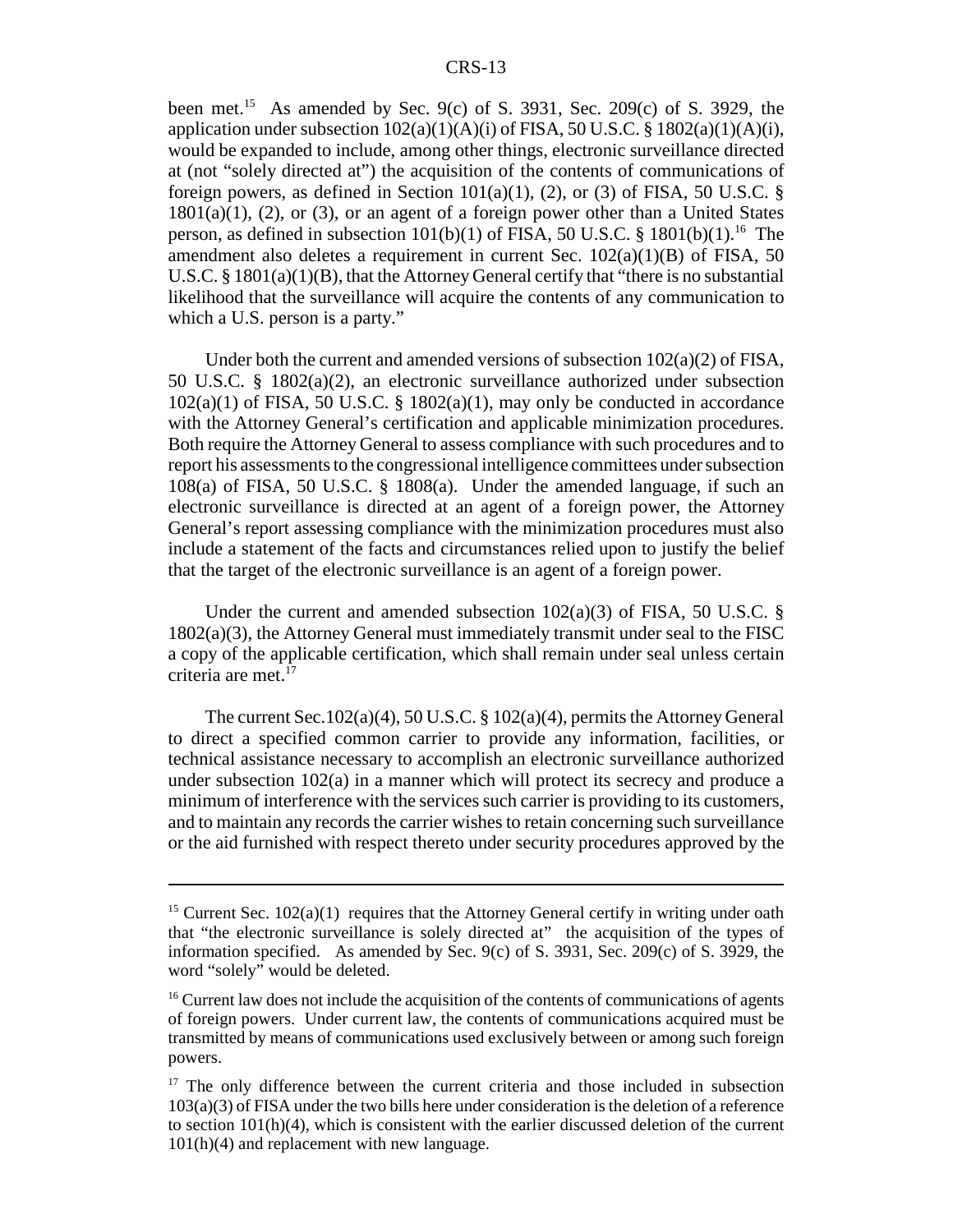Attorney General and the Director of National Security. This provision is absent from the proposed subsection 102(a) of FISA, new 50 U.S.C. § 1802(a).

**Acquisition of foreign intelligence information for up to one year concerning persons outside the United States upon Attorney General certification.** The proposed subsection 102(b)(1) of FISA, Sec. 9(c) of S. 3931, Sec. 209(c) of S. 3929, creates a new authority for the President, acting through the Attorney General, to authorize the acquisition of foreign intelligence information for periods of up to one year concerning a person reasonably believed to be outside the United States if the Attorney General certifies in writing under oath that

(A) the acquisition does not constitute electronic surveillance as defined in section 101(f);

(B) the acquisition involves obtaining the foreign intelligence information from or with the assistance of a wire or electronic communications service provider, custodian, or other person (including any officer, employee, agent, or other specified person thereof) who has access to wire or electronic communications, either as they are transmitted or while they are stored, or equipment that is being or may be used to transmit or store such communications;

(C) a significant purpose of the acquisition is to obtain foreign intelligence information; and

(D) the minimization procedures to be employed with respect to such acquisition activity meet the definition of minimization procedures under section 101(h).

The certification need not identify the specific facilities, places, premises, or property at which the acquisition will be directed. Compliance with the Attorney General's certification and minimization procedures would be required. The Attorney General is also directed to report his assessments regarding compliance with such procedures to the congressional intelligence committees under subsection 108(a) of FISA, 50 U.S.C. § 1808(a). A copy of the Attorney General's certification would be immediately transmitted to the FISC and there maintained under seal unless it is necessary to determine the legality of the acquisition under proposed subsection 102(o) of FISA. $^{18}$ 

Under the proposed subsection 102(c) of FISA, with respect to such an acquisition, the Attorney General would be authorized to direct a specified person to furnish the government with all information, facilities, and assistance needed to accomplish the acquisition in a manner that will protect its secrecy and minimize interference with the services that such a person is providing to the target. Any records the person providing aid to the Government wishes to maintain must be kept under security procedures approved by the Attorney General and the Director of National Intelligence (DNI). New subsection 102(d) of FISA would require the government to compensate the specified person furnishing the aid at the prevailing rate.

<sup>&</sup>lt;sup>18</sup> New subsection 102(o) of FISA would permit an aggrieved person against whom evidence obtained or derived from such an acquisition is to be or has been used or disclosed in a federal, state, or local proceeding to move to suppress the evidence on the grounds that the information was unlawfully acquired; or the acquisition was not made in conformity with an order of authorization or approval.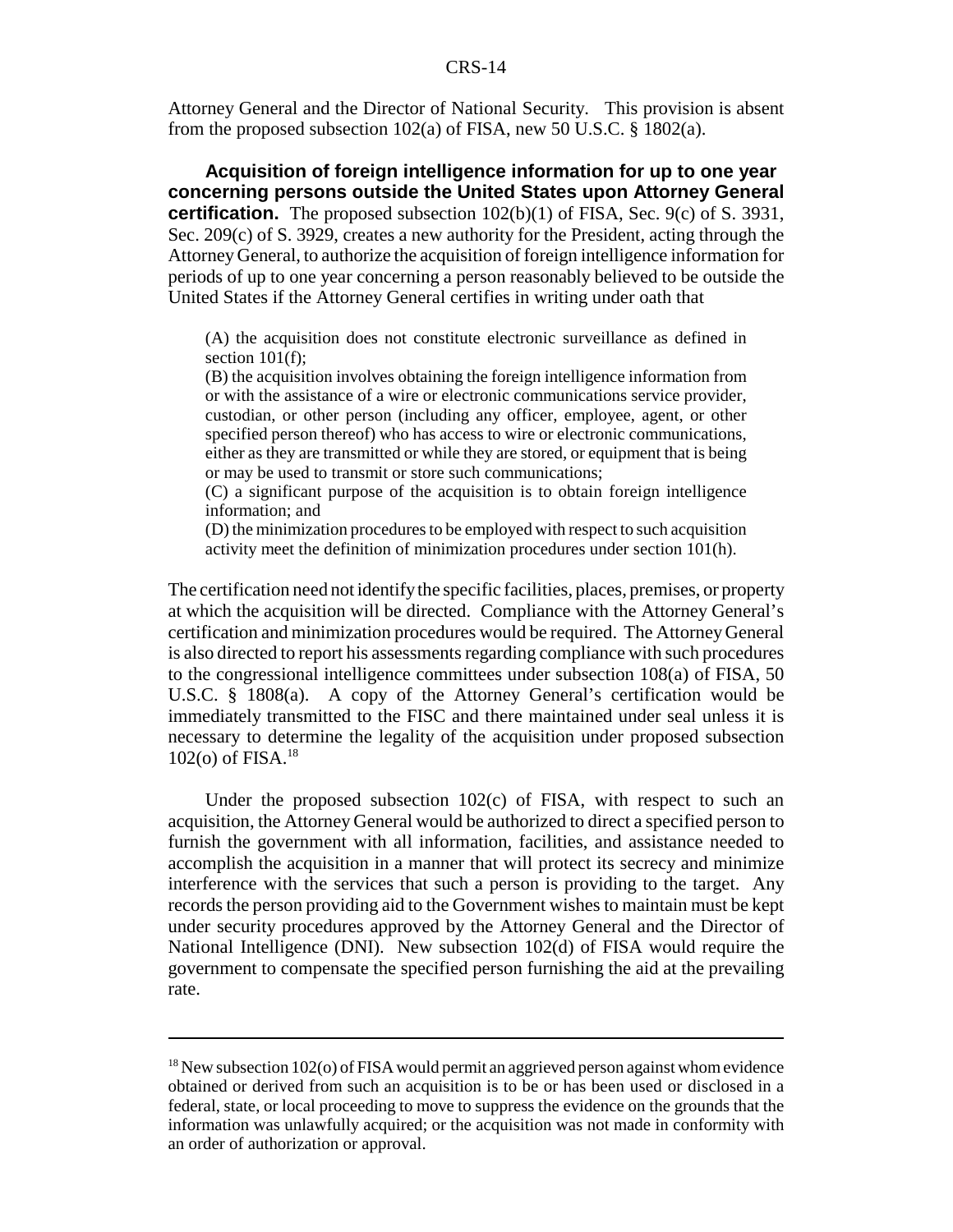#### CRS-15

If the person so directed fails to comply with the Attorney General's directive to provide such aid, then, under proposed subsection 102(e) of FISA, the Attorney General could take recourse to the FISC to compel compliance with the directive. Failure to obey the resulting FISC order could be punished as contempt of court.

Under the new subsection 102(f) of FISA, a person receiving such a directive would have a right to challenge the legality of the directive by filing a petition with the petition review pool of FISC judges established under subsection 103(e)(1) of FISA.19 The petition must be immediately assigned by the FISC Presiding Judge to one of the judges in the pool. Within 24 hours of the assignment of the petition, the assigned judge must conduct an initial review of the directive. If the petition is deemed frivolous, it must be immediately denied and the directive or portion of the directive that is the subject of the petition must be affirmed. If the assigned judge determines that the petition is not frivolous, the assigned judge must consider the petition and make a written statement for the record of his determination and the reasons underlying it for the record within 72 hours. A petition to modify or set aside a directive may only be granted if the judge finds that the directive does not meet the requirements of Section 102 or is otherwise unlawful. If the judge does not modify or set aside the directive, he must immediately affirm it and order the recipient's compliance.

A petition to the FIS Court of Review, by the Government or any person receiving such a directive seeking review of an FISC decision to affirm, modify, or set aside the directive must be made within seven days of the issuance of the FISC decision. The FIS Court of Review must provide for the record a written statement of the reasons for its decision. The Government or any person receiving such a directive seeking review of the FIS Court of Review decision may petition the U.S. Supreme Court for a writ of certiorari. The FIS Court of Review must transmit its record under seal to the Supreme Court. Proposed subsection 102(g) of FISA.

Judicial proceedings under Section 102 must be conducted expeditiously, and the record of such proceedings, including petitions filed, orders granted, and statements for reasons for decision, must be maintained under security measures established by the Chief Justice of the United States in consultation with the Attorney General and the DNI. Proposed subsection 102(h).

All petitions under this section are to be filed under seal. In proceedings under Section 102 of FISA, upon request by the Government, any Government submissions or portions of submissions, which may contain classified information, may be reviewed by the court ex parte and in camera. Proposed subsection 102(i).

<sup>&</sup>lt;sup>19</sup> Under current subsection 103(e)(1) of FISA, 50 U.S.C. § 1803(e)(1), three FISC judges who reside within 20 miles of the District of Columbia, or, if all of such judges are unavailable, other judges of the court established under subsection (a) of this section as may be designated by the presiding judge of such court, shall comprise a petition review pool which shall have jurisdiction to review petitions filed pursuant to section  $1861(f)(1)$  of this title.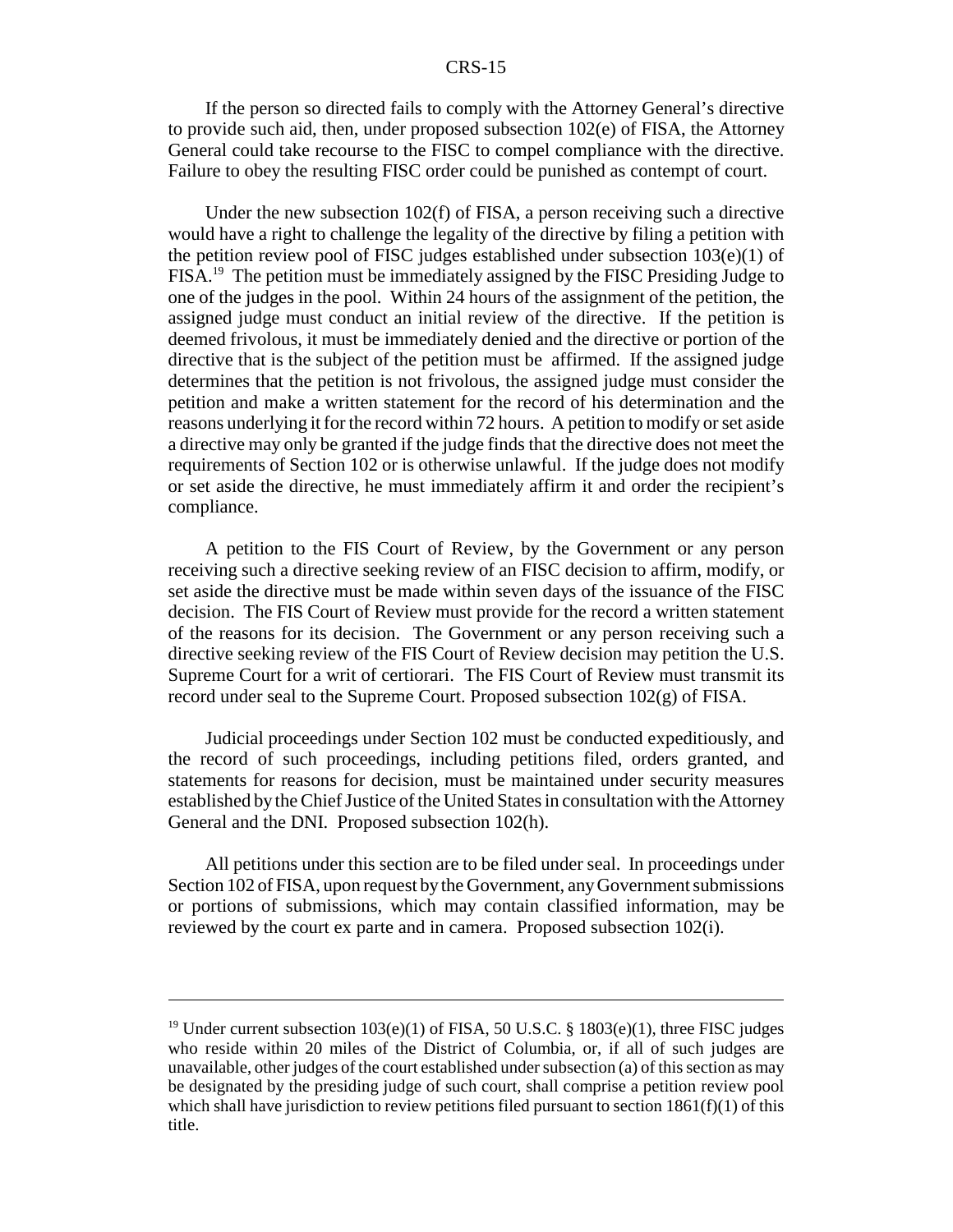#### CRS-16

**Limitation on liability.** Proposed subsection 102(j) of FISA would preclude any cause of action in any court against any provider of a communication service or other person (including any officer, employee, agent, or other specified person thereof) for furnishing information, facilities, or assistance to the Government pursuant to a directive under new subsections 102(a) or 102(b).

**Use or disclosure of information acquired under Attorney General authorization under Section 102 of FISA.** Under proposed subsection 102(k) of FISA, information regarding a United States person, acquired pursuant to an Attorney General authorization under Section 102 of FISA, 50 U.S.C. § 1802, may be used or disclosed by federal officers and employees without the consent of that United States person, only in accordance with minimization procedures required by either subsection 102(a) or subsection 102(b), as applicable. Information acquired under this section may be used or disclosed by federal officers or employees only for lawful purposes. Under proposed subsection 102(*l*), no information acquired under Section 102 shall be disclosed for law enforcement purposes unless the disclosure is accompanied by a statement that "such information, or any information derived therefrom, may only be used in a criminal proceeding with the advance authorization of the Attorney General." New subsection 102(k) also provides that no otherwise privileged communication obtained in accordance with or in violation of Section 102 shall lose its privileged character.

**Procedures for use or disclosure against an aggrieved person in a federal, state, or local proceeding of information obtained or derived from an acquisition under Section 102 of FISA .** Proposed subsections 102(m) and (n) of FISA, respectively, provide procedures for use or disclosure of such information in federal proceedings or in state or local proceedings.

*Use or disclosure in federal proceedings.* Under Sec. 9(c) of S. 3931, Sec. 209(c) of S. 3929, the federal government may only introduce into evidence or otherwise use or disclose information acquired by or derived from an acquisition under Section 102 of FISA, 50 U.S.C. § 102, in any trial, hearing or other proceeding in or before any court, department, officer, agency, regulatory body, or other authority of the United States against an aggrieved person, if it complies with the requirements of proposed subsection 102(m). Under this subsection, the Government, prior to the proceeding or at a reasonable time prior to seeking to place the information in evidence or otherwise to use or disclose the information, must notify the aggrieved person and the court or other authority in which the information is to be used or disclosed of the United States' intent to do so.

*Use or disclosure in state or local proceedings.* Somewhat similarly, under proposed subsection  $102(n)$ , a state or political subdivision may only introduce into evidence or otherwise use or disclose information obtained by or derived from a Section 102 acquisition, in any trial, hearing, or other proceeding in or before any court, department, officer, agency, regulatory body, or other state or local authority, against an aggrieved person, if the state or political subdivision notifies the aggrieved person, the court or other authority in which the information is to be used or disclosed, and the U.S. Attorney General, of the state or political subdivision's intent to so use or disclose the information.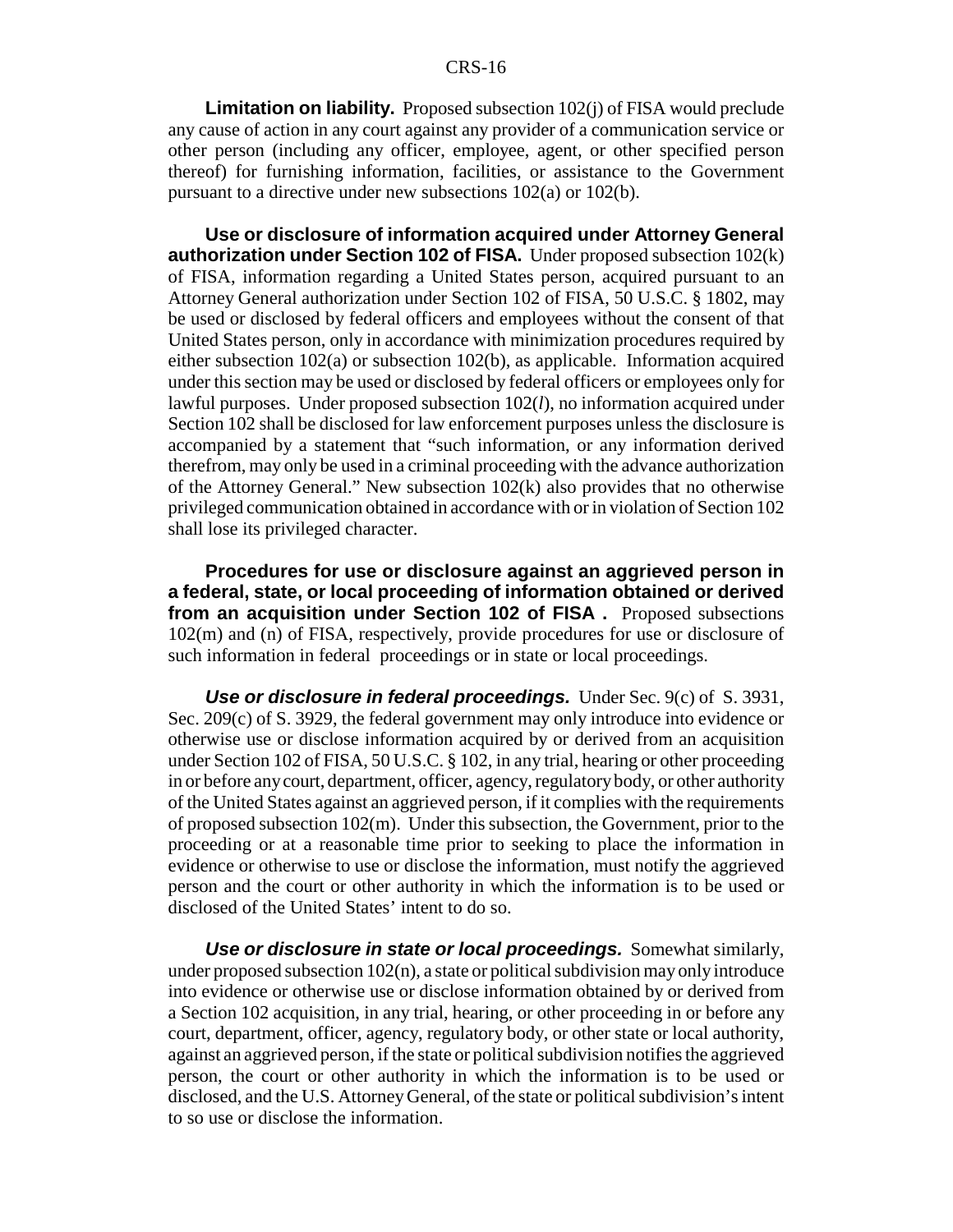*Aggrieved person's motion to suppress.* An aggrieved person against whom information acquired by or derived from a Section 102 acquisition is intended to be used or disclosed in a federal, state, or local proceeding may move to suppress the evidence so acquired or derived on one of two grounds: the information was unlawfully acquired, or the acquisition was not made in conformity with an order of authorization or approval. A motion to suppress is to be made before the trial, hearing, or other proceeding involved unless there is no opportunity to make such a motion or unless the person is not aware of the grounds of the motion. Proposed subsection 102(o) of FISA.

*Consideration by U.S. district court of the legality of an acquisition upon Attorney General affidavit.* Under proposed subsection 102(p) of FISA, if the Attorney General files an affidavit under oath, pursuant to proposed subsection 102(b) of FISA, that disclosure or an adversary hearing would harm the national security of the United States; then whenever a court or other authority is given notice under subsections  $102(m)$  or  $102(n)$ , a motion to suppress is filed under subsection 102(o), or a request is made by an aggrieved person under any other federal or state statute or rule before a federal or state court or other authority, seeking to discover or obtain an Attorney General directive or other materials related to a Section 102 acquisition, or seeking to discover, obtain, or suppress evidence or information acquired by or derived from a Section 102 acquisition, the U.S. district court before whom the matter is pending, or the U.S. district court in the same district as the other authority before whom the motion is made, shall determine whether the acquisition under Section 102 was lawfully conducted and authorized. The U.S. district court may review in camera and ex parte the Attorney General's directive and other materials related to the Section 102 acquisition necessary to making its determination. The court may disclose to the aggrieved person, under appropriate security procedures and protective orders, portions of the directive or other related materials only where such disclosure is necessary to an accurate determination of the legality of the acquisition.

Under proposed subsection 102(q) of FISA, if the U.S. district court were to find that an acquisition authorized under Section 102 of FISA was not lawfully authorized or conducted, the evidence thereby unlawfully obtained or derived would be suppressed. If the U.S. district court were to determine that the acquisition was lawfully authorized and conducted, the court would deny the aggrieved person's motion except to the extent that due process requires discovery or disclosure. Any orders granting motions or requests under subsection 102(o), decisions holding that a Section 102 authorization was not lawfully authorized or conducted, or U.S. district court orders requiring review or granting disclosure of directives or materials related to a Section 102 acquisition, would be binding on all other federal or state courts except a U.S. court of appeals or the U.S. Supreme Court. Proposed subsection 102(r) of FISA.

**Authority for federal officers who acquire foreign intelligence information under Section 102 of FISA to consult with federal or state law enforcement.** Federal officers who acquire foreign intelligence information pursuant to Section 102 of FISA, 50 U.S.C. § 1802, may consult with federal law enforcement officers or state or local law enforcement personnel to coordinate efforts to investigate or protect against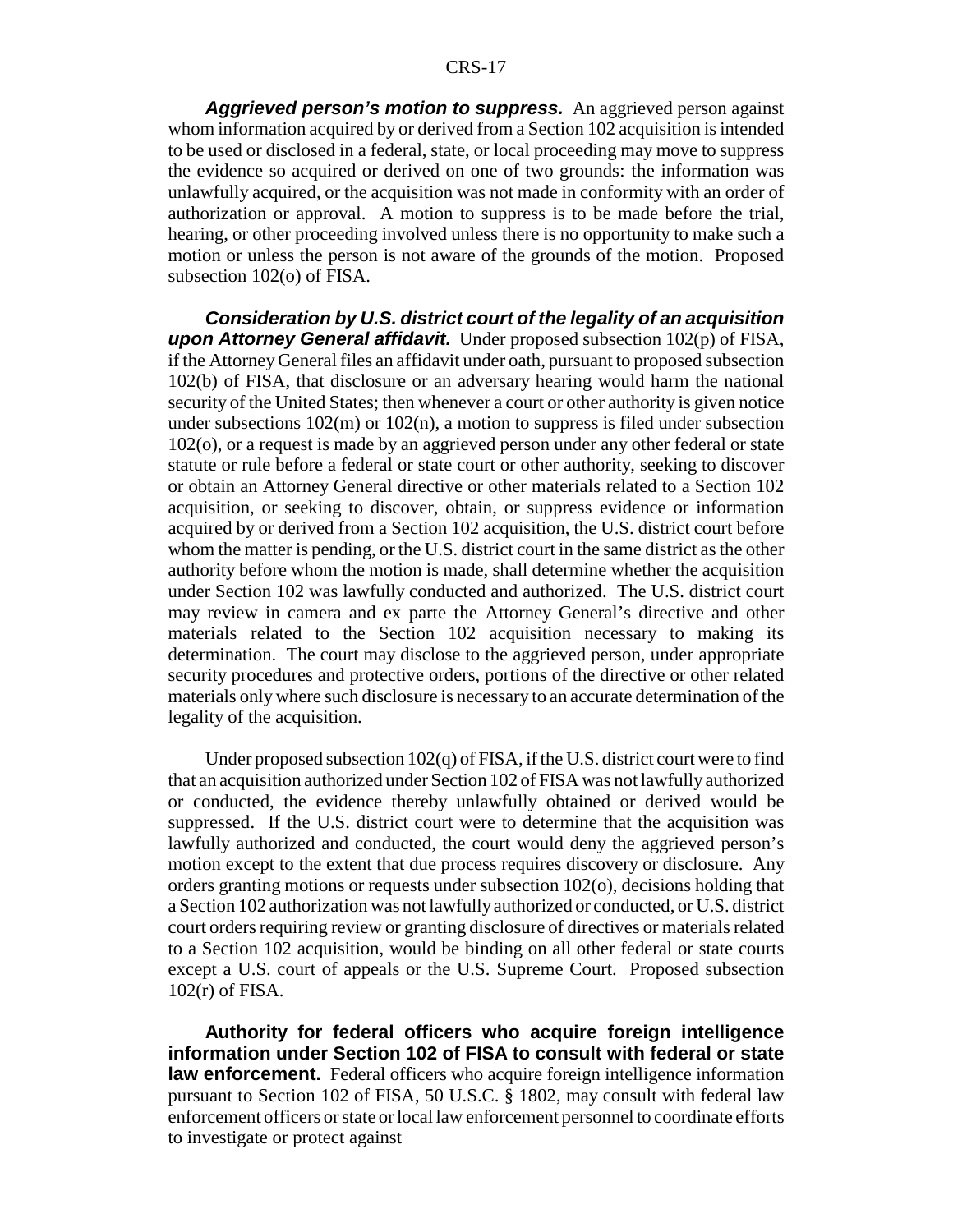(1) actual or potential attack or other grave hostile acts of a foreign power or an agent of a foreign power;

(2) sabotage, international terrorism, or the development or proliferation of weapons of mass destruction by a foreign power or an agent of a foreign power; (3) clandestine intelligence activities by an intelligence service or network of a foreign power or by an agent of a foreign power.

Such coordination would not preclude the certifications required under subsections  $102(a)$  or (b). Proposed subsection  $102(t)$ .

**Retention of Directives and Orders.** Under proposed subsection 102(u), directives made under Section 102 of FISA and orders granted under that section must be retained for 10 years.

**Designation of FISC judges.** Under Sec. 9(d) of S. 3931, Sec. 209(d) of S. 3929, Sec. 103(a) of FISA is amended to authorize the Chief Justice of the United States to publicly designate 11 district court judges from *at least* seven of the U.S. judicial circuits to be FISC judges, of whom no fewer than three shall reside within 20 miles of the District of Columbia. A new subsection 103(g) would also be added to FISA providing express authority for applications for an FISC order under Title I of FISA if the President has authorized the Attorney General in writing to approve applications to the FISC. An FISC judge to whom an application is made is explicitly authorized to grant an order under Section 105 of FISA approving electronic surveillance of a foreign power or an agent of a foreign power for the purpose of obtaining foreign intelligence information.

**Applications for FISC orders under Sec. 104 of FISA.** Sec. 9(e) of S. 3931, Sec. 209(e) of S. 3929, makes a series of amendments to Sec. 104 of FISA, 50 U.S.C. § 1804. Current subsections  $104(a)(6)$  through (11) are deleted from FISA and replaced by new subsections  $104(a)(6)$  through (10). An application for a court order to authorize electronic surveillance under FISA must contain, among other things, a certification that certain requirements are met. Under current law, such certification or certifications are made by the Assistant to the President for National Security Affairs or an executive branch official or officials designated by the President from among those executive officers employed in the area of national security or defense and appointed by the President with the advice and consent of the Senate. As amended, the certification would be made by "the Assistant to the President for National Security Affairs or an executive branch official authorized by the President to conduct electronic surveillance for foreign intelligence purposes." $^{20}$ 

 $20$  As amended, such official must certify:

<sup>(</sup>A) that the certifying official deems the information sought to be foreign intelligence information;

<sup>(</sup>B) that a significant purpose of the surveillance is to obtain foreign intelligence information;

<sup>(</sup>C) that such information cannot reasonably be obtained by normal investigative techniques; and

<sup>(</sup>D) including a statement of the basis for the certification that —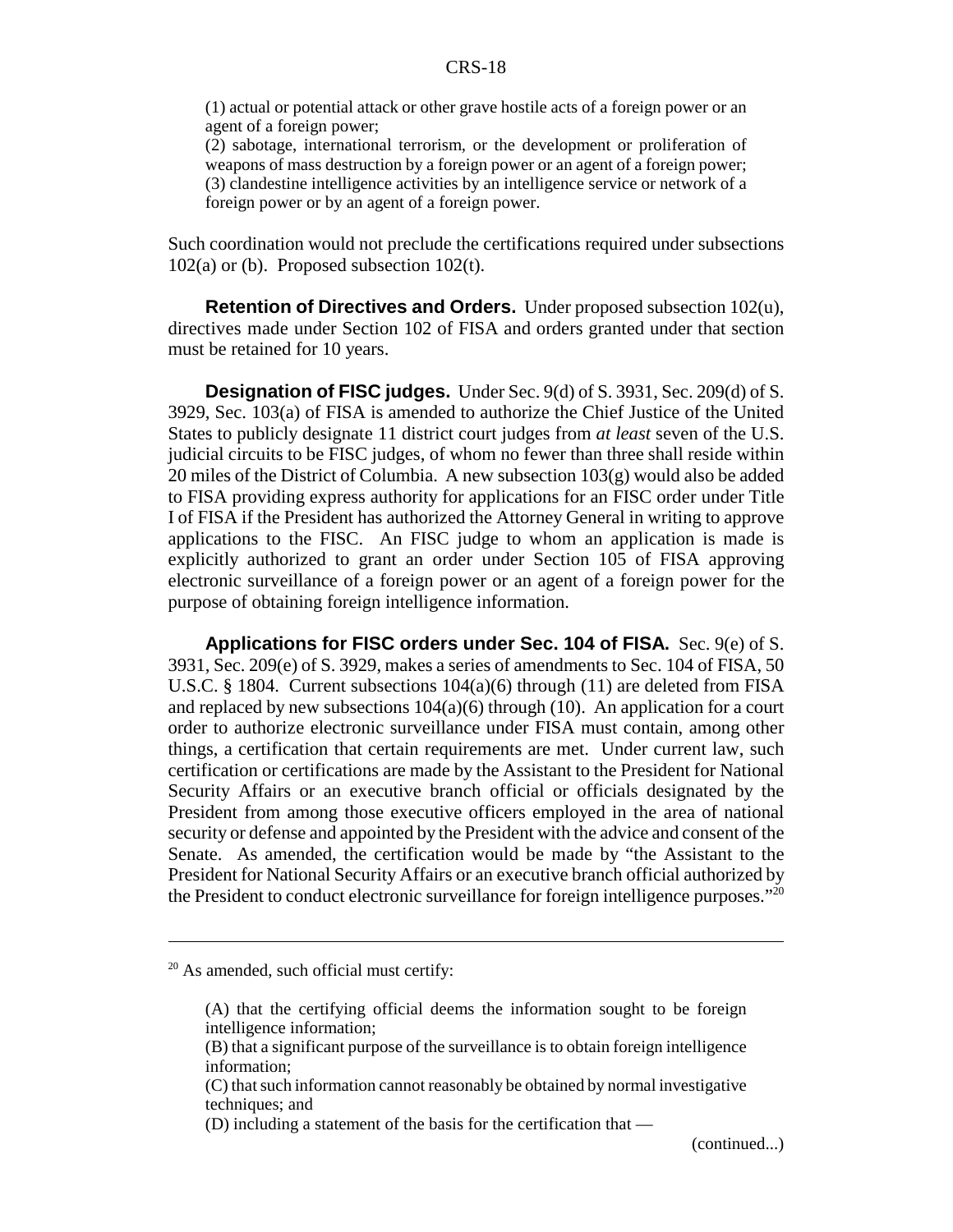#### CRS-19

Under current law, subsection 104(b) of FISA, 50 U.S.C. § 1804(b) deals with the exclusion of certain information from an application for a FISC order authorizing electronic surveillance where the target is a foreign power as defined in subsection  $101(a)(1)$ , (2), or (3), and each of the facilities or places at which the surveillance is directed is owned, leased, or exclusively used by that foreign power. In such circumstances, the application currently is required to include a statement as to whether physical entry is required to effect the surveillance, and to contain such information about the surveillance techniques and communications or other information concerning U.S. persons likely to be obtained as may be necessary to assess the proposed minimization procedures. Sec.  $9(e)(2)$  and (3) of S. 3931, Sec. 209(e)(2) and (3) of S. 3929, would strike current Sec. 104(b) of FISA, 50 U.S.C. § 1804(b), and redesignate subsections 104(c)-(e) as 104(b)-(d) of FISA.

Current subsection 104(e)(1)(A) (as redesignated above, subsection  $104(d)(1)(A)$  provides that, upon written request of the Director of the Federal Bureau of Investigation, the Secretary of Defense, the Secretary of State, or the Director of National Intelligence, the Attorney General shall personally review under subsection 104(a), 50 U.S.C. § 1804(a) an application under that subsection for a target described in section 101(b)(2) of FISA, 50 U.S.C. § 1801(b)(2).<sup>21</sup> New

(i) the information sought is the type of foreign intelligence information designated; and (ii) such information cannot reasonably be obtained by normal investigative techniques[.]

With respect to the matters that must be certified by this official, new subsections  $104(a)(6)(A)-(C)$  are the same as current subsections  $104(a)(7)(A)-(C)$ . The new language deletes a requirement in current subsection  $104(a)(7)(D)$  that the application include a certification from such an official that designates the type of foreign intelligence information being sought according to the categories described in Sec. 101(e) of FISA. New subsection  $104(a)(6)(D)$  is the same as the current  $104(a)(7)(E)$ .

As amended, subsection  $104(a)(7)$  of FISA requires that, an application for a court order authorizing electronic surveillance must include "a statement of the period of time for which the electronic surveillance is required to be maintained, and if the nature of the intelligence gathering is such that the approval of the use of electronic surveillance under this title should not automatically terminate when the described type of information has first been obtained, a description of facts supporting the belief that additional information of the same type will be obtained thereafter." This language is the same as the current subsection 104(a)(10) of FISA, 50 U.S.C. § 1804(a)(10).

New subsection 104(a)(8) requires "a summary description of the nature of the information sought and the type of communications or activities to be subject to the surveillance." Current subsection  $104(a)(6)$  of FISA, 50 U.S.C. § 1804(a)(6) requires "a detailed description" of such information. New subsection  $104(a)(9)$  is similar to current subsection  $104(a)(9)$  of FISA, 50 U.S.C. § 1804(a)(9), except that current law requires "a statement," while the amended language requires "a summary statement." New subsection 104(1)(10) is similar to current subsection  $104(a)(8)$  of FISA, 50 U.S.C. § 1804(a)(8), except that current law requires "a statement," while the new language requires "a summary statement."

<sup>21</sup> Section 101(b)(2) of FISA, 50 U.S.C. § 1801(b)(2), sets out several categories of persons (continued...)

 $20$  (...continued)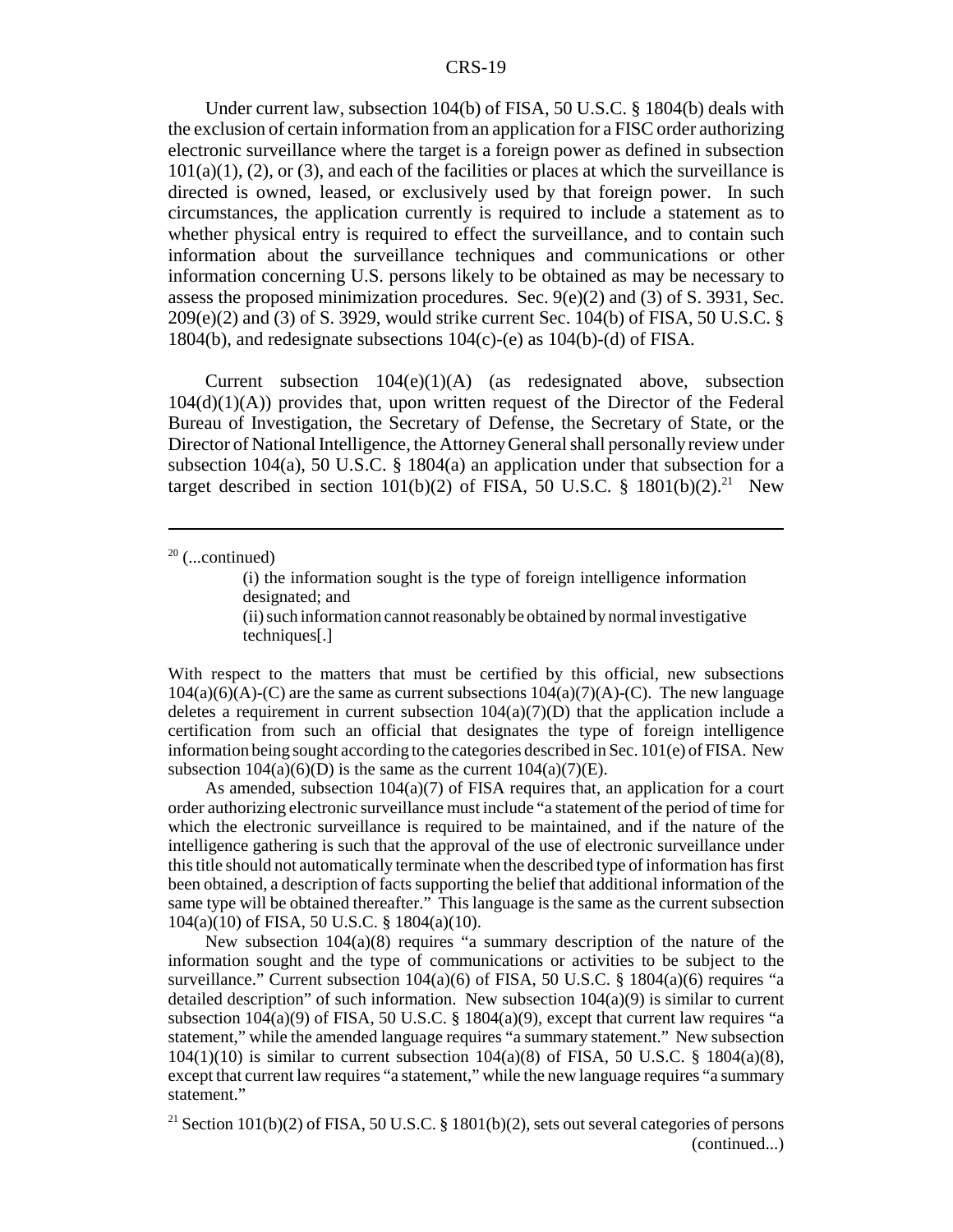subsection 104(d)(1)(A) would expand this list to include the Director of the Central Intelligence Agency.

**Issuance of FISC order under Sec. 105 of FISA.** Sec. 9(f) of S. 3931, Sec. 209(f) of S. 3929, would amend Sec. 105 of FISA, 50 U.S.C. § 1805, in a number of respects. Current subsection  $105(a)(1)$  provides that, upon an application under Sec. 104 of FISA, the FISC judge shall enter an ex parte order as requested or as modified approving the electronic surveillance in the application if he finds that "the President has authorized the Attorney General to approve applications for electronic surveillance for foreign intelligence information." As amended, this subsection would be stricken and subsections  $105(a)(2)$  through (a)(5) of FISA, 50 U.S.C. §§ 1805(a)(2) through (a)(5), would be redesignated subsections  $105(a)(1)$ through (a)(4), 50 U.S.C. §§  $1805(a)(1)$  through (a)(4).

#### *Specifications to be included in a FISC order for electronic*

**surveillance.** Current subsection  $105(c)(1)$  of FISA,  $50$  U.S.C. §  $1805(c)(1)$ , which deals with specifications to be included in an order approving electronic surveillance under Sec. 105 of FISA, would also be deleted and replaced with a new subsection  $105(c)(1)$ , which includes in the following order the current subsections  $105(c)(1)(A)$ ,  $(B)$ ,  $(E)$ ,  $(C)$  and  $(D)$ , and deletes current requirements in subsections  $105(c)(1)(F)$ . The latter provision provides that an order approving electronic surveillance under Section 105 of FISA, 50 U.S.C. § 1805, shall specify, "whenever more than one electronic, mechanical, or other surveillance device is to be used under the order, the authorized coverage of the devices involved and what minimization procedures shall apply to information subject to acquisition by each device."

Current subsection 105(d) deals with the exclusion of certain information from applications for court orders authorizing electronic surveillance where the target of the surveillance is a foreign power as defined in Sec.  $101(a)(1)$ , (2), or (3), and each facility or place to be surveilled is owned, leased, or exclusively used by that foreign

 $21$  (...continued)

who are defined to be "agents of foreign powers," regardless of whether or not they are United States persons. Under current law, these categories include any person who:

<sup>(</sup>A) knowingly engages in clandestine intelligence gathering activities for or on behalf of a foreign power, which activities involve or may involve a violation of the criminal statutes of the United States;

<sup>(</sup>B) pursuant to the direction of an intelligence service or network of a foreign power, knowingly engages in any other clandestine intelligence activities for or on behalf of such foreign power, which activities involve or are about to involve a violation of the criminal statutes of the United States;

<sup>(</sup>C) knowingly engages in sabotage or international terrorism, or activities that are in preparation therefor, for or on behalf of a foreign power;

<sup>(</sup>D) knowingly enters the United States under a false or fraudulent identity for or on behalf of a foreign power or, while in the United States, knowingly assumes a false or fraudulent identity for or on behalf of a foreign power; or

<sup>(</sup>E) knowingly aids or abets any person in the conduct of activities described in subparagraph  $(A)$ ,  $(B)$ , or  $(C)$  or knowingly conspires with any person to engage in activities described in subparagraph  $(A)$ ,  $(B)$ , or  $(C)$ .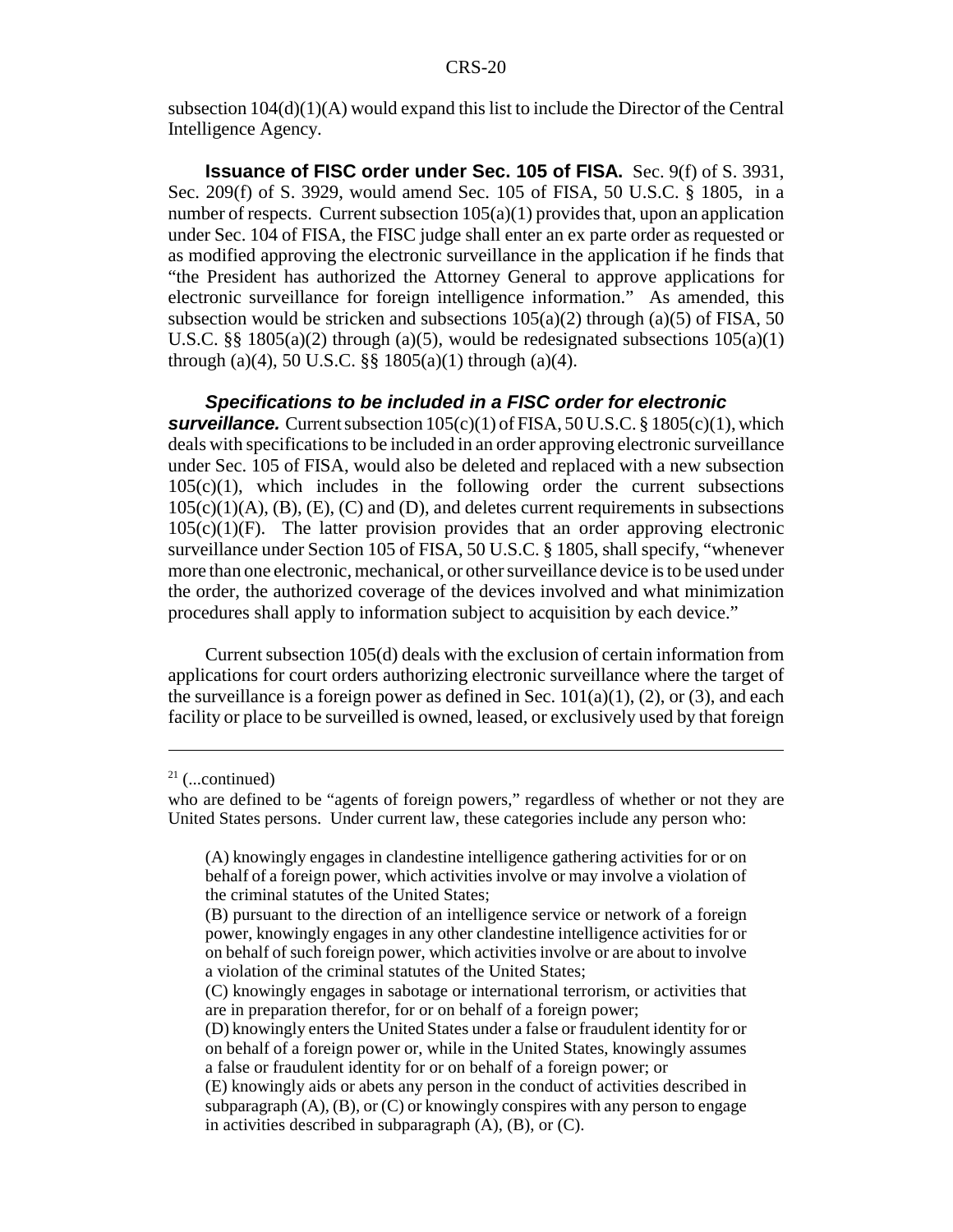power. It also requires description of information sought, the communications to be subject to surveillance, and the type of electronic surveillance involved, including whether physical entry would be required. As amended, the current language would be stricken and replaced with a requirement that, "Each order under this section specify the type of electronic surveillance involved, including whether physical entry is required."

*Extensions of orders for electronic surveillance under FISA.* Under current Section  $105(e)(2)$ , extensions of an order authorizing electronic surveillance under Title I of FISA, 50 U.S.C. § 1801 *et seq*., may be granted on the same basis as an original order upon an application for an extension and new findings made in the same manner as required for an original order, $^{22}$  with two exceptions. First, an extension of an FISC order for a surveillance targeted against a foreign power that is a foreign-based political organization, not substantially composed of United States persons; or an entity that is directed and controlled by a foreign government or governments; or targeted against a group engaged in international terrorism or activities in preparation therefor that is not a United States person, may be for a period not to exceed one year if the judge finds probable cause to believe that no communication of any individual United States person will be acquired during the period. Second, an extension of an order under FISA for a surveillance targeted against an agent of a foreign power who is not a United States person may be for a period not to exceed one year.

As amended, current subsection 105(e)(2), 50 U.S.C. § 105(e)(2) would be stricken and replaced with a new subsection  $105(e)(2)$ , providing that extensions of an order issued under Title I of FISA may be granted on the same basis as an original order upon an application for an extension and new findings made in the same manner as required for an original order and may be for a period not longer than the court determines to be reasonable or one year, whichever is less.

*Emergency authorization of electronic surveillance without a court* **order.** Current subsection 105(f), 50 U.S.C. § 1805(f), provides for emergency authorization of electronic surveillance without a court order for up to 72 hours by the Attorney General if he reasonably determines that an emergency situation exists with respect to the employment of electronic surveillance to obtain foreign intelligence information before an order authorizing such surveillance can, with due diligence, be obtained; and that the factual basis for issuance of an order under this title to approve such surveillance exists. The Attorney General or his designee must notify an FISC judge of the emergency employment of electronic surveillance at the time of its authorization. During this 72 hour window, a court order under Sec. 105 must be sought. Subsection 105(f) also currently requires termination of the

<sup>&</sup>lt;sup>22</sup> Current subsection 105(e)(1) provides generally for electronic surveillance for the period specified in the application or for up to 90 days, whichever is less; for the period specified in the application or for up to 120 days, whichever is less, where the target is an agent of a foreign power who is not a U.S. person; and for the period specified in the application or for up to one year, for foreign power targets who are foreign governments or components thereof; foreign nation or nations or factions thereof, not substantially composed of United States persons; or entities openly acknowledged by a foreign government or governments to be directed and controlled by such foreign government or governments.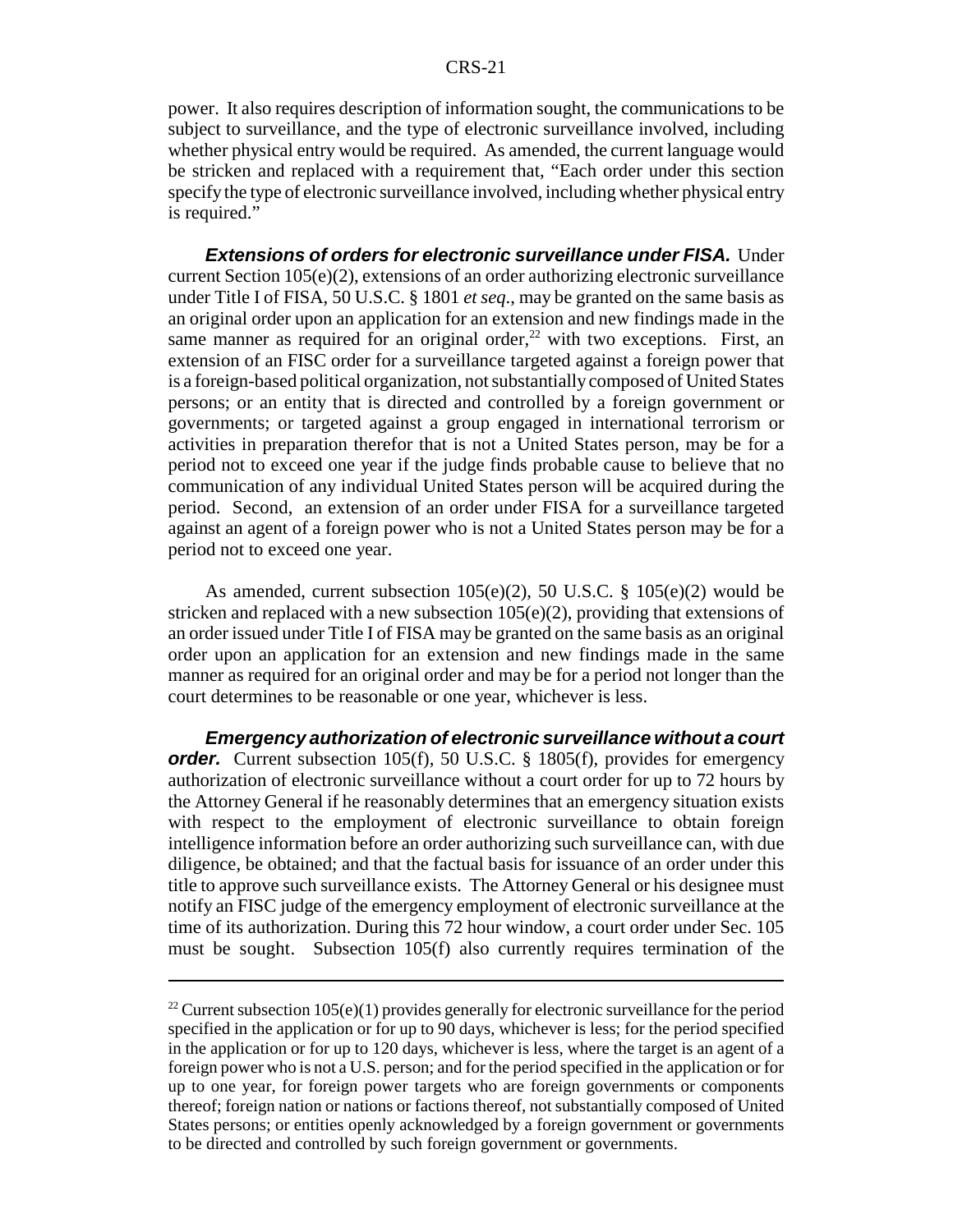surveillance when the information sought is acquired, if a FISC order approving the surveillance is denied, or at the end of the 72 hours, whichever is earliest; and restricts use or disclosure of information acquired or derived from that surveillance if a court order is not obtained.

Under Sec. 9(f)(5) of S. 3931, Sec. 209(f)(5) of S. 3929, the current subsection 105(f) of FISA, 50 U.S.C. § 1805(f) would be deleted and replaced with an new subsection 105(f). While current law authorizes the Attorney General to determine whether to authorize electronic surveillance without a court order on an emergency basis if he reasonably determines that the requisite factors exist, the new language would grant such authority to "an executive branch officer appointed by the President with the advice and consent of the Senate who is authorized by the President to conduct electronic surveillance." The new language would require that the Attorney General be informed of the emergency electronic surveillance. While current law requires a FISC judge to be informed by the Attorney General or his designee at the time of authorization of emergency electronic surveillance, the new law would require such judge to be informed "as soon as practicable following such authorization that the decision has been made to employ emergency electronic surveillance." New subsections  $105(f)(2)(a)$  and (b).

Current law requires that an application for an FISC order authorizing electronic surveillance be made to the FISC judge so notified within 72 hours of the authorization of employment of emergency electronic surveillance. Under the new provision, an application must be made to that FISC judge or another FISC judge as soon as possible within seven days after the surveillance is authorized. Under current subsection 105(f), in the absence of a judicial order approving such electronic surveillance, the surveillance shall terminate when the information is obtained, when the application for the order is denied, or after the expiration of 72 hours from the time when the Attorney General approved the emergency electronic surveillance, whichever is earliest. As amended, the period of 72 hours after the Attorney General approved the emergency electronic surveillance would be replaced by one of seven days after approval of the emergency electronic surveillance by an executive branch officer appointed by the President with the advice and consent of the Senate who is authorized by the President to conduct electronic surveillance. The restrictions on disclosure and use of information obtained or derived from such an emergency electronic surveillance in the absence of an authorizing court order parallel those in existing law. While, under current law, if the Attorney General authorizes such emergency employment of electronic surveillance, he shall require that the minimization procedures required by this subchapter for the issuance of a judicial order be followed, the revised language would provide that, "The official authorizing the emergency employment of electronic surveillance shall require that the minimization procedures required by this title for issuance of a court order be followed." New subsection  $105(f)(1)(D)$  of FISA.

*Limitations of liability for providers aiding in a FISA electronic surveillance or physical search.* Sec. 9(f) of S. 3931, Sec. 209(f) of S. 3929, would also modify subsection 105(i) dealing with limitations of liability for those who provide information, facilities, or technical assistance with respect to execution of a FISA electronic surveillance or physical search. As amended, no cause of action would lie against any provider of electronic communication service, landlord,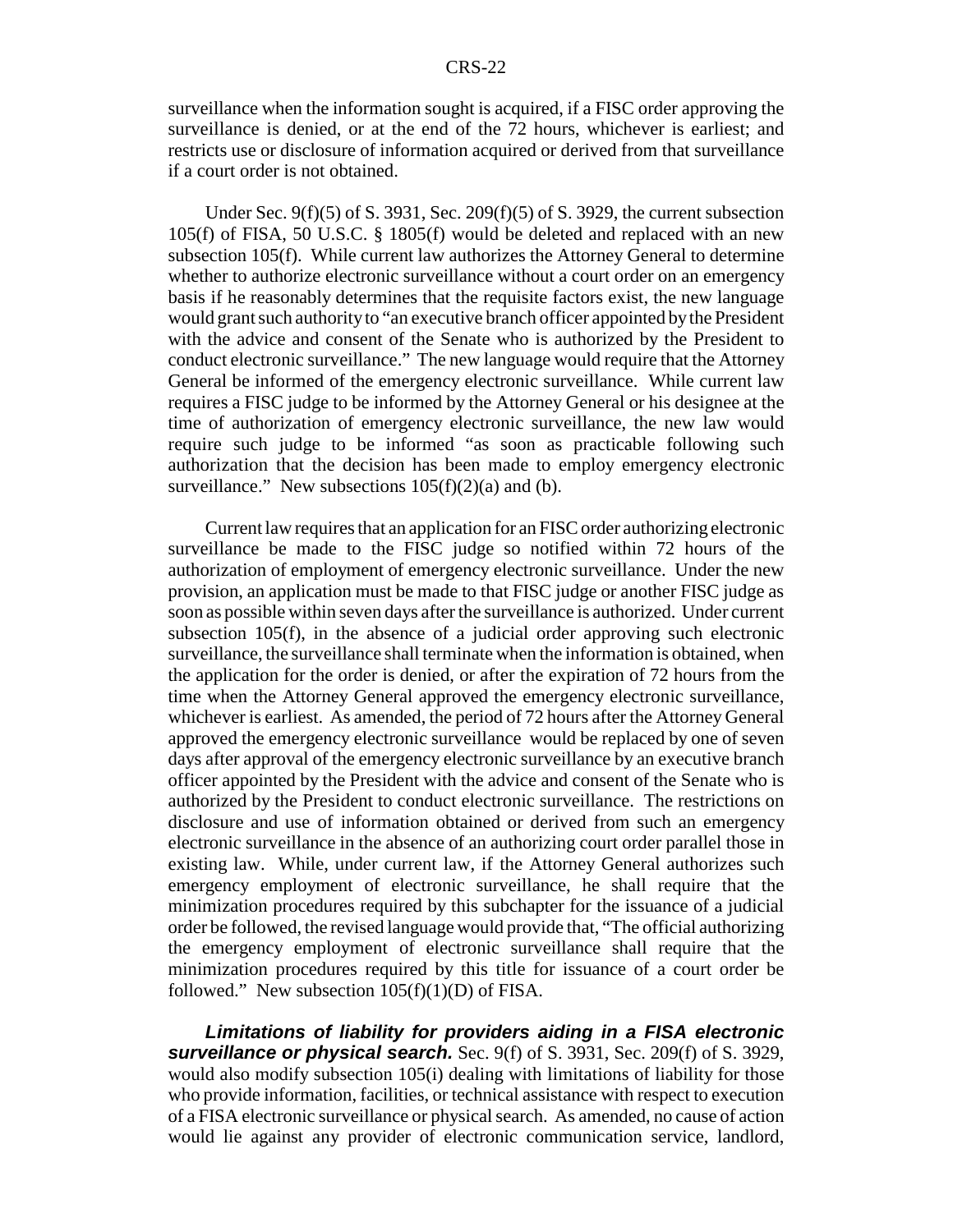custodian, or other person (including any officer, employee, agent, or other specified person thereof) that furnishes any such aid in accordance with a court order or a request for emergency assistance under this title for electronic surveillance or physical search, or in response to a certification by the Attorney General or his designee seeking information, facilities, or technical assistance from such person that does not constitute electronic surveillance as defined in Sec. 101(f) of FISA.

**Use of information acquired by electronic surveillance under FISA.** Sec. 106 of FISA limits the use by federal, state, or local governments of information regarding unconsenting U.S. persons acquired or derived from electronic surveillance under FISA. It also includes notification requirements and provides an opportunity for an aggrieved person against whom such information is proffered in an official proceeding to move to suppress such information if it was unlawfully acquired or if the surveillance was not made in conformity with an order of authorization or approval.

Under Sec. 9(g) of S. 3931, Sec. 209(g) of S. 3929, Sec. 106(i) of FISA, 50 U.S.C. § 1806(i), which deals with destruction of unintentionally acquired information, would be modified to provide that, where *any communication* is unintentionally acquired by an electronic, mechanical, or other surveillance device, in circumstances in which a person has a reasonable expectation of privacy and a warrant would be required for law enforcement purposes, and if both the sender and all intended recipients are located in the United States, such contents shall be destroyed upon recognition, unless the Attorney General determines that the contents indicate a threat of death or serious bodily harm to any person. Current subsection 106(i) includes parallel provisions, but applies only to unintentionally acquired *radio* communications. (Emphasis added.)

The import of a second amendment to subsection 106(i) of FISA, 50 U.S.C. § 1806(i), in Sec. 209(g)(1)(B) of S. 3886, Sec. 9(g)(1)(B) of S. 2453, is somewhat unclear. The provision indicates that subsection 106(i) of FISA would be amended by "inserting 'contain significant foreign intelligence information or' after 'Attorney General determines that the contents' inserting 'contain significant foreign intelligence information or.'" [sic] As written, this language is unclear. If one were to insert "contain significant foreign intelligence information or contain significant foreign intelligence information or" after "Attorney General determines that the contents," the result would be an amended provision reading:

In circumstances involving the unintentional acquisition by an electronic, mechanical, or other surveillance device of the contents of any communication, under circumstances in which a person has a reasonable expectation of privacy and a warrant would be required for law enforcement purposes, and if both the sender and all intended recipients are located within the United States, such contents shall be destroyed upon recognition, unless the Attorney General determines that the contents *contain significant foreign intelligence information or* indicate a threat of death or serious bodily harm to any person.

This would expand the circumstances in which destruction of the unintentionally acquired contents of the communication would be forestalled. However, the inclusion twice in the amending language of the phrase "inserting 'contain foreign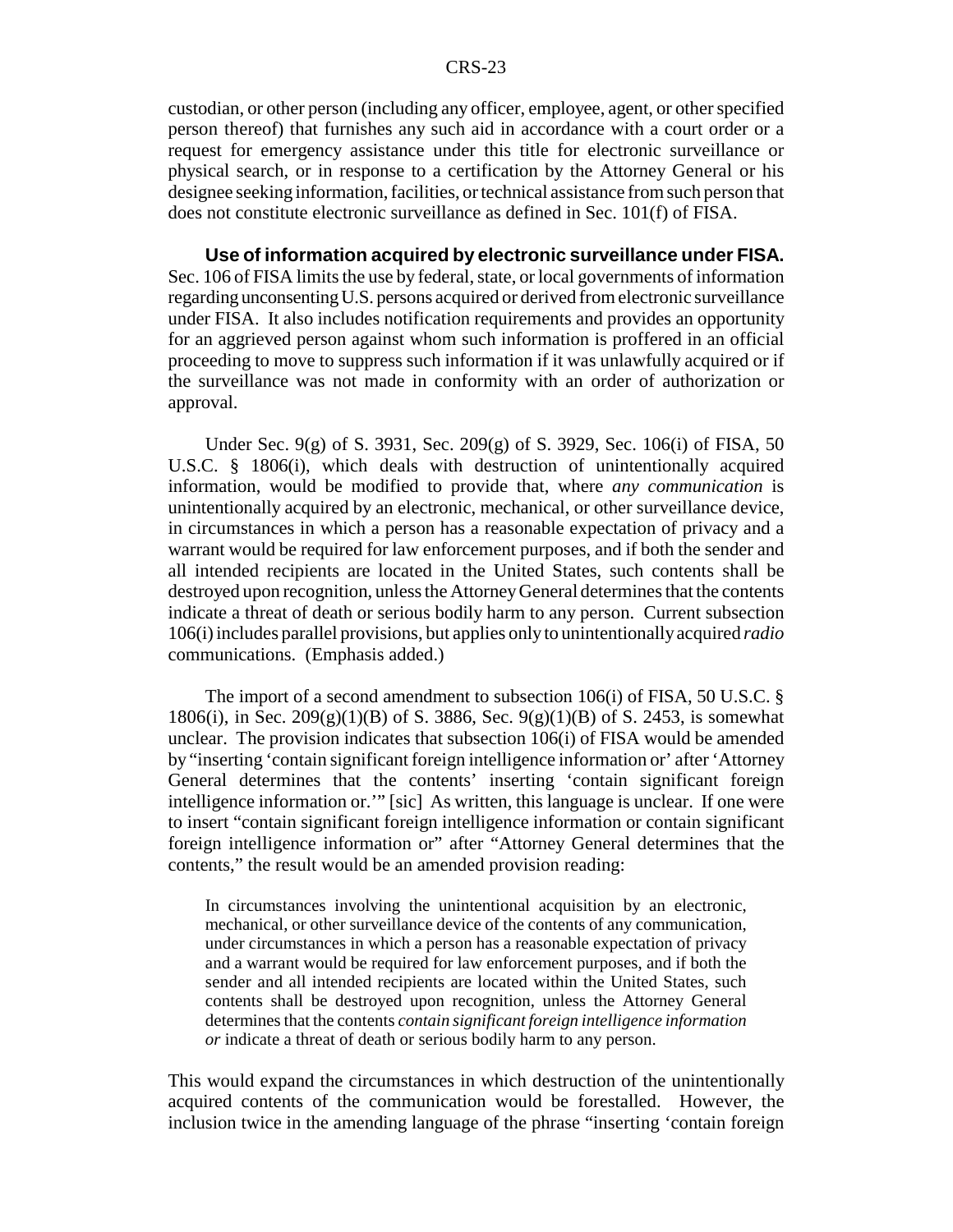intelligence information or'" suggests that one of these inclusions may be redundant. $^{23}$ 

Sec. 9(g)(2) of S. 3930, Sec. 209(g)(2) of S. 3929, makes a conforming amendment to subsection 106(k), replacing "104(a)(7)" with "104(a)(6)," reflecting a change made to Sec. 104 of FISA, 50 U.S.C. § 1804, by Sec. 9(e) of S. 3930, Sec. 209(e) of S. 3929.

**Congressional oversight under Sec. 108 of FISA regarding a document management system for applications for FISC orders authorizing electronic surveillance.** Sec. 9(h) of S. 3931, Sec. 209(h) of S. 3929, amends the congressional oversight provisions of Sec. 108 of FISA, 50 U.S.C. § 1808, to add a new subsection 108(c) requiring the Attorney General and the Director of National Intelligence, in consultation with the Director of the FBI, the Director of the NSA, the Director of the CIA, and the FISC, to conduct a feasibility study to develop and implement a secure, classified document management system that would permit prompt preparation, modification, and review by appropriate personnel of the Department of Justice, the FBI, the NSA, and other applicable U.S. government elements, of applications for FISC orders authorizing electronic surveillance before their submittal to the FISC. Such a system would permit and facilitate prompt submittal of applications and all other matters, including electronic filings to the FISC under Sections 104 or  $105(g)(5)^{24}$  of FISA, and would permit and facilitate the prompt transmittal of FISC rulings to personnel submitting such applications.

**Amendments to FISA, Title I, Relating to Weapons of Mass Destruction.** Sec. 9(i) of S. 3931, Sec. 209(i) of S. 3929, made a series of amendments to Title I of FISA, which deals with electronic surveillance.

Agent of a Foreign Power definition. Section 101(b)(1) of FISA, 50 U.S.C. § 1801(b)(1), lists a number of categories of persons, other than U.S. persons, who are defined as "agents of a foreign power" under FISA. Sec. 9(i)(1) of S. 3931, Sec. 209(i)(1) of S. 3929, would add a new subsection  $101(b)(1)(E)$  to the definition of "agent of a foreign power" under subsection  $101(b)(1)$ , and redesignate current subsection  $101(b)(1)(E)$  of FISA as subsection  $101(b)(1)(F)$ . Under the new definitional category, any person other than a U.S. person who "engages in the

 $23$  It would seem that the same impact upon subsection 106(i) might be achieved by the deletion of either of the two iterations of the phrase. Thus, the amendment might be phrased: Section 106 is amended in subsection (i) by "inserting 'contain significant foreign intelligence information or' after 'Attorney General determines that the contents.'" Alternatively, the amendment might state: Section 106 is amended, "after 'Attorney General determines that the contents' by inserting 'contain significant foreign intelligence information or.'"

<sup>&</sup>lt;sup>24</sup> There is no current Sec. 105(g)(5) of FISA. Sec. 105(g) of FISA, 50 U.S.C. § 1805(g) deals with "testing of electronic equipment; discovering unauthorized electronic surveillance; training of intelligence personnel."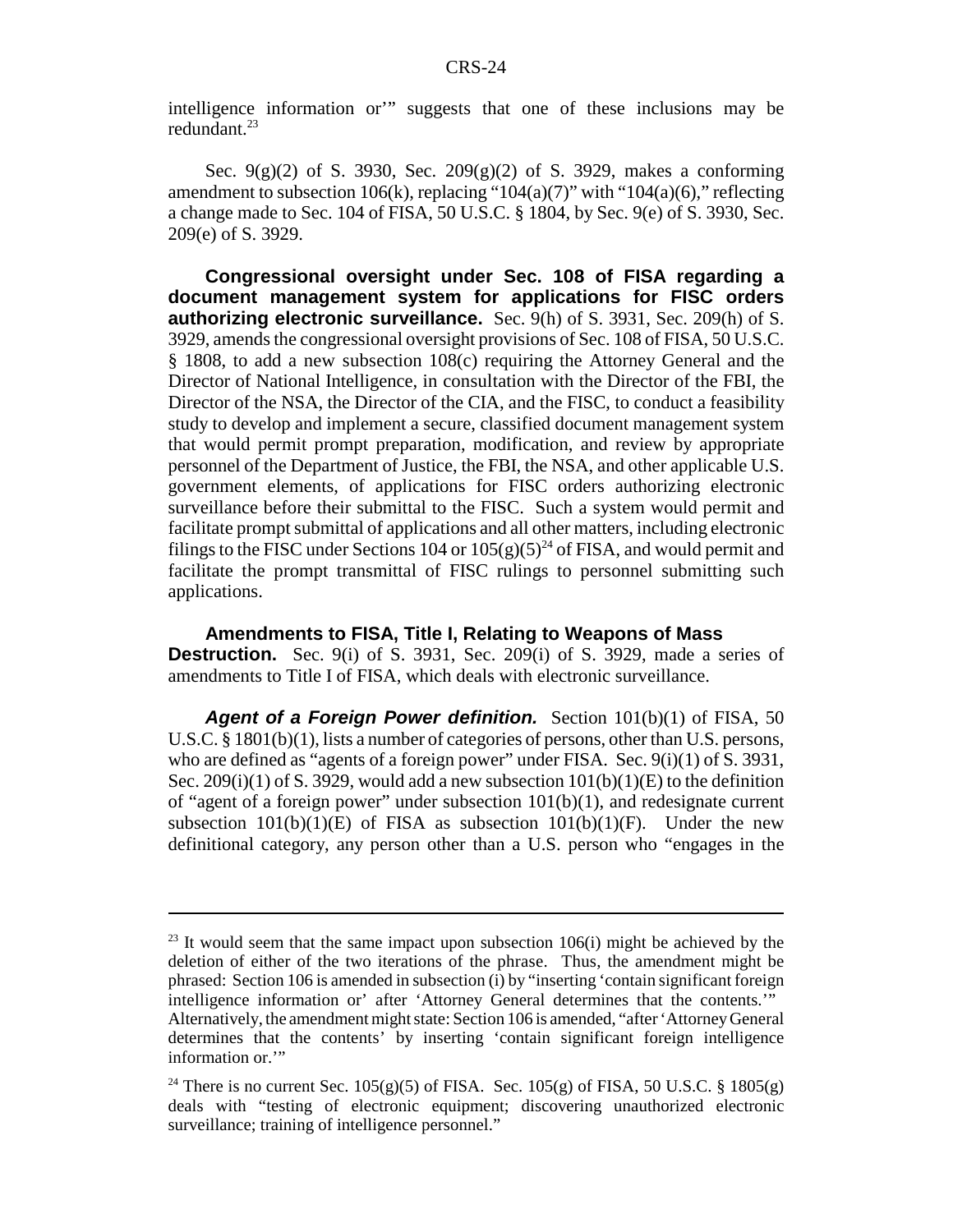development or proliferation of weapons of mass destruction, or activities in preparation therefor" would be deemed an "agent of a foreign power" under FISA.

Section 101(b)(2) of FISA, 50 U.S.C. § 1801(b)(2) lists a series of categories of persons (whether or not they are U.S. persons) who are also defined as "agents of a foreign power." Under current subsection  $101(b)(2)(C)$ , any person who "knowingly engages in sabotage or international terrorism, or activities that are in preparation therefor, for or on behalf of a foreign power" is deemed to be an "agent of a foreign power." As amended by Sec.  $9(i)(1)(B)$  of S. 3931, Sec. 209(i)(1)(B) of S. 3929, under subsection 101(b)(2)(C) of FISA, 50 U.S.C. § 1801(b)(2)(C), any person who "knowingly engages in sabotage, international terrorism, or the development or proliferation of weapons of mass destruction or activities that are in preparation therefor, for or on behalf of a foreign power" would be considered an "agent of a foreign power" under FISA.

*New definition of Weapon of Mass Destruction.* Sec. 9(i)(1)(C) of S. 3931, Sec. 209(i)(1)(C) of S. 3929, would add a new subsection 101(*l*) to the definitions in Section 101 of FISA, 50 U.S.C. § 1801. Under this new subsection, "weapon of mass destruction" would mean:

(1) any destructive device (as that term is defined in section 921 of title 18, United States Code) that is intended or has the capability, to cause death or serious bodily injury to a significant number of people;

(2) any weapon that is designed or intended to cause death or serious bodily injury through the release, dissemination, or impact of toxic or poisonous chemicals, or their precursors;

(3) any weapon involving a biological agent, toxin, or vector (as those terms are defined in section 178 of title 18, United States Code); or

(4) any weapon that is designed to release radiation or radioactivity at a level dangerous to human life.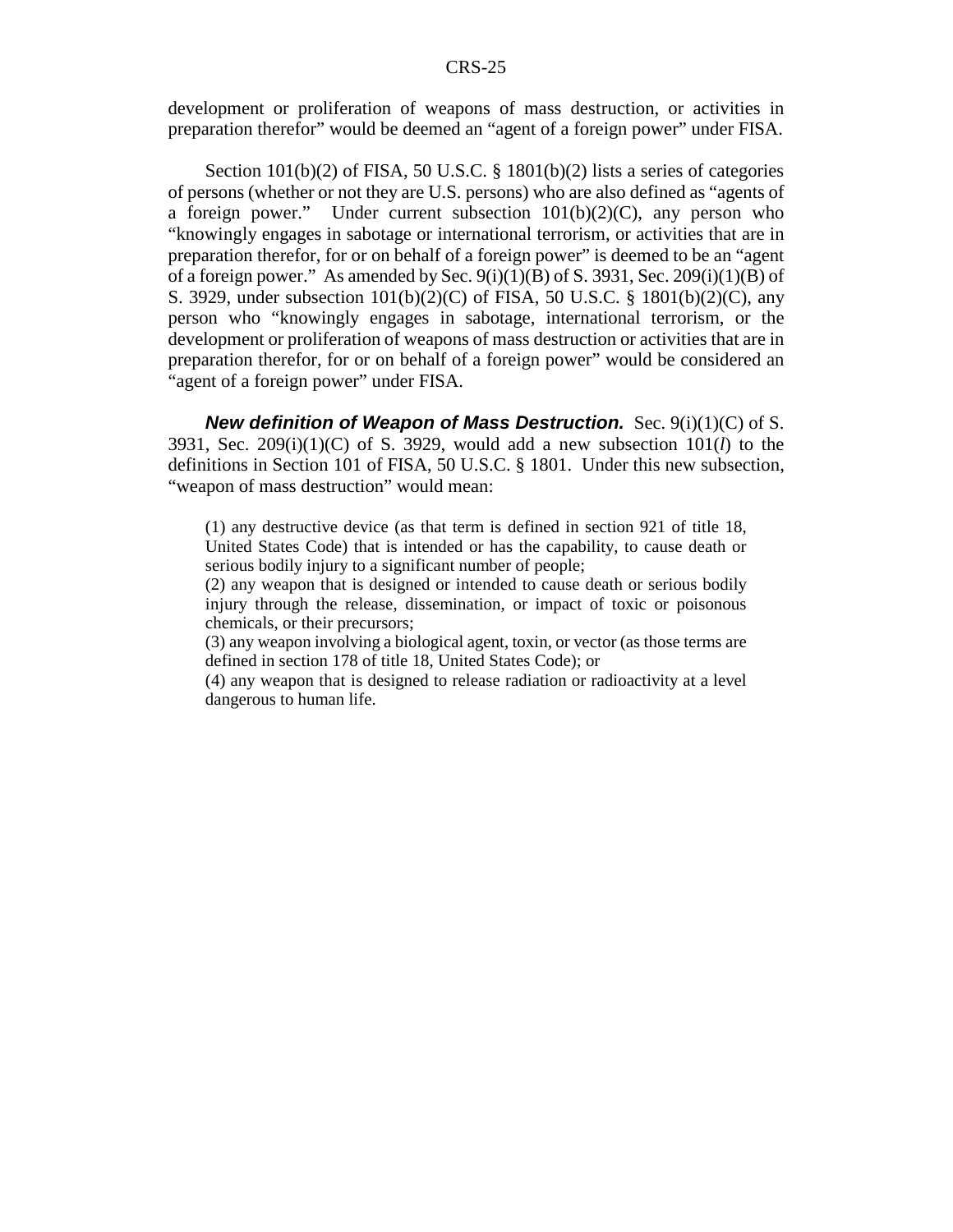Sections  $101(e)(1)(B)$ ,<sup>25</sup>  $106(k)(1)(B)$ ,<sup>26</sup> and  $305(k)(1)(B)$ <sup>27</sup> of FISA, 50 U.S.C. §§  $1801(e)(1)(B)$ ,  $1806(k)(1)(B)$ , and  $1825(k)(1)(B)$ , each would be amended to encompass not only sabotage or international terrorism, but also the development or proliferation of weapons of mass destruction.

**Conforming Amendments to Titles I and III of FISA to Accommodate International Movements of Targets.** Sec. 9(j) of S. 3931, Sec. 209(j) of S. 3929, amends both Sections 105(e) and 304(d) of FISA, 50 U.S.C. §§ 1805(e) and 1824(d), dealing with the duration and extension of FISC orders authorizing electronic surveillance and physical searches, respectively under FISA, to address international movements of targets. A new subsection 105(e)(4) would be added to FISA, providing, "An order issued under this section shall remain in force during the

<sup>26</sup> As amended, Section 106(k)(1)(B) of FISA, which deals with consultation with federal law enforcement officers or state or local law enforcement personnel by those who engage in electronic surveillance to acquire foreign intelligence information under FISA, would permit:

(1) Federal officers who conduct electronic surveillance to acquire foreign intelligence information under this title may consult with Federal law enforcement officers or law enforcement personnel of a State or political subdivision of a State (including the chief executive officer of that State or political subdivision who has the authority to appoint or direct the chief law enforcement officer of that State or political subdivision) to coordinate efforts to investigate or protect against

. . .

(B) sabotage, international terrorism, or the development or proliferation of weapons of mass destruction by a foreign power or an agent of a foreign power;

. . . . . . .

<sup>27</sup> As amended, Section 305(k)(1)(B) of FISA, which deals with consultation with federal law enforcement officers or state, or local law enforcement personnel by those who engage in physical searches to acquire foreign intelligence information under FISA, would permit:

(1) Federal officers who conduct physical searches to acquire foreign intelligence information under this subchapter may consult with Federal law enforcement officers or law enforcement personnel of a State or political subdivision of a State (including the chief executive officer of that State or political subdivision who has the authority to appoint or direct the chief law enforcement officer of that State or political subdivision) to coordinate efforts to investigate or protect against

#### . . .

(B) sabotage, international terrorism, or the development or proliferation of weapons of mass destruction by a foreign power or an agent of a foreign power;

. . . . . . .

<sup>&</sup>lt;sup>25</sup> As amended, Section 101(e)(1)(B) of FISA, 50 U.S.C. § 1801(e)(1)(B), would define "foreign intelligence information," to include, among other things, "sabotage, international terrorism, or the development or proliferation of weapons of mass destruction by a foreign power or an agent of a foreign power."